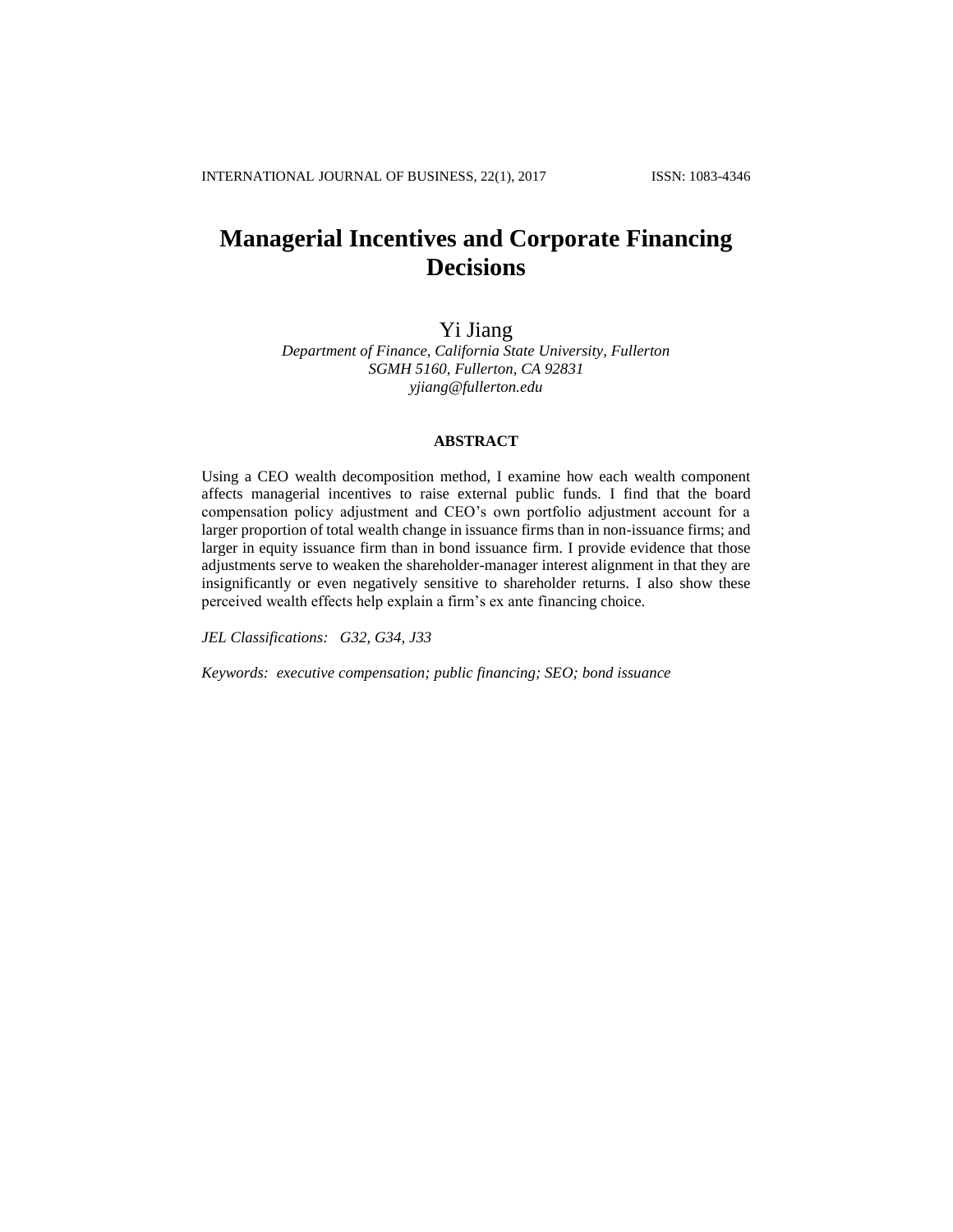## **I. INTRODUCTION**

The security issuance is essentially a capital structure decision. Literature has put forward the trade-off theory, pecking-order model, and market timing theory, etc. to model firm's financing decisions (Modigliani and Miller, 1958; Myers and Majluf, 1984; Baker and Wurgler, 2002). Those capital structure theories basically focus on the cost and benefit of the financing choice to a firm or the financial market conditions to explain the firm's optimal policy choice. Very few of them look at the firm's financing decision from the perspective of managerial incentives. Since a CEO plays a prominent role in corporate financing decisions, his compensation structure has important influences on the financing choice of the firm.

The literature on the cross-sectional relationship between managerial incentives and financing decisions generally find mixed results. For example, Coles et al. (2006) find that higher risk-taking incentives (as measured by vega) from executive stock options encourage more aggressive debt policy. On the other hand, Lewellen (2006) incorporates the managerial risk aversion and undiversification and suggests that options discourage risk-taking and leverage. Datta et al. (2005) find that the market reacts more negatively to SEO announcements with high executive equity-based compensation. The result is interpreted as market perceives high manager-shareholder interest alignment as a clearer signal that the firm is issuing over-valued equity. Brzel and Webb (2006) support the same over-valuation story by documenting a negative relation between the proportion of CEO equity-based compensation and shareholder wealth changes following SEOs. Both papers use equity-based compensation grants prior to the issuance scaled by total compensation to measure interest alignment. However, it is well recognized that the alignment should be measured using the CEO's total portfolio holding. More importantly, given CEO's large portfolio holdings of stock and options, it is puzzling from these studies why a predictable decline in stock prices associated with an SEO would not deter a CEO from choosing an SEO. These contradictions in prior literature motivates me to conduct the event study on CEO wealth change upon a firm's public financing decision.

I first decompose the effects of a major firm policy on CEO wealth. Specifically, the effect of a corporate action on CEO wealth consists of a pure price effect, board compensation effect, and CEO's own portfolio adjustment effect. The pure price effect is the effect of stock price moment on CEO's prior unadjusted portfolio holdings. Board compensation effect consists of two parts: standard compensation grant that preserve the value of prior year's grant level; and incremental grant that represents abnormal grant a CEO receives upon the change of board compensation policy following an event. CEO's own portfolio adjustment includes CEO's ex-ante and ex-post options/stocks adjustment around the corporate event. I empirically calculate the contribution of each wealth component to CEO total wealth change around a firm's public financing event. I then examine how such wealth changes affect managerial incentives to raise external public funds, as well as test whether these incentives can help explain observed financing choices.

I study four groups of firms: issuance versus non-issuance firms; equity versus bond issuance firms; risk increase versus risk decrease firms; and return increase versus return decrease firms. I document striking differences in CEO wealth effect between issuance and non-issuance firms. The pure price effect accounts for -10.97%/-9.83%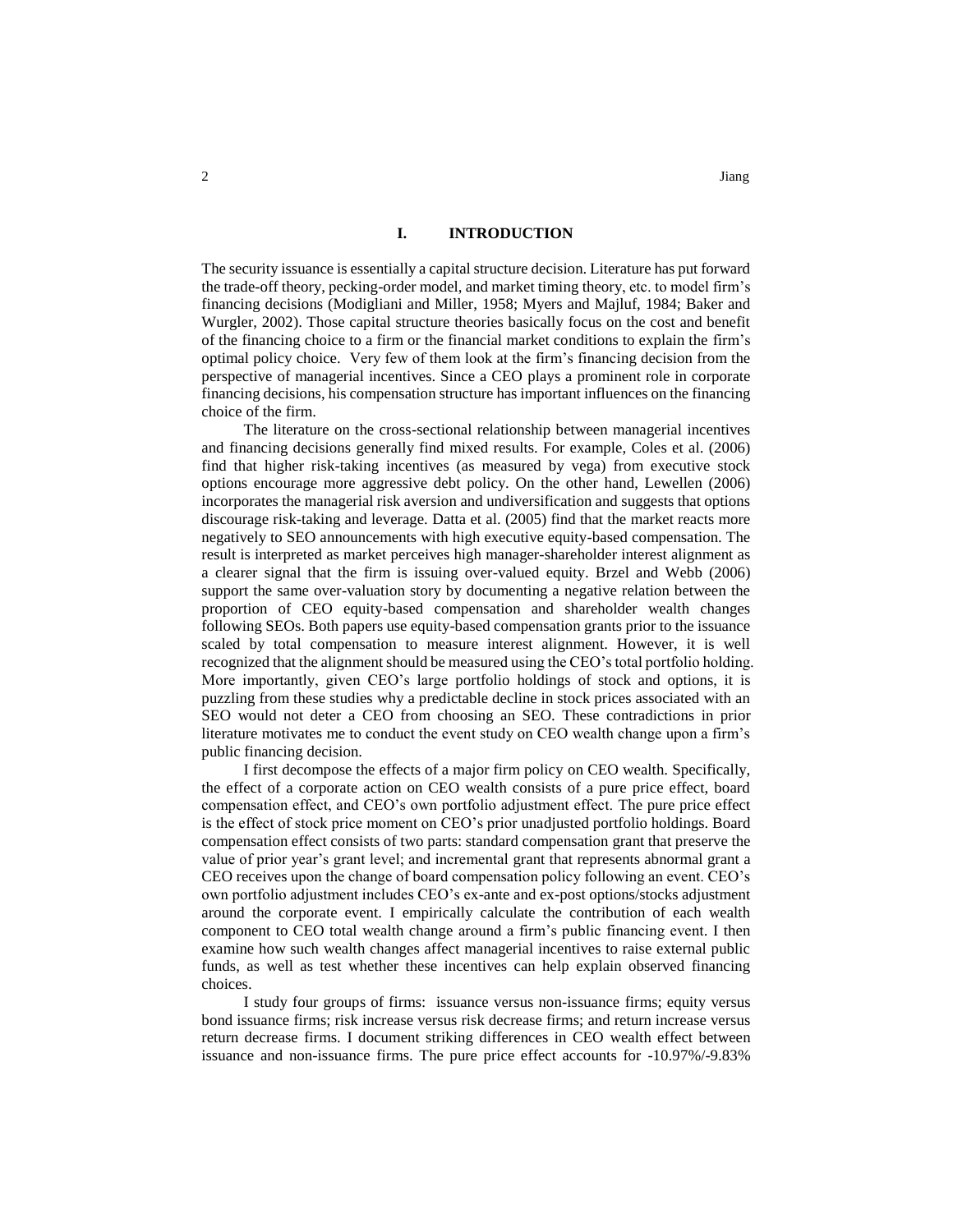(mean/median) and 17.13%/15.95% of total wealth change for issuance and non-issuance firms, respectively. The adjusted wealth component by board (board incremental compensation grant) accounts for 33.90%/31.87% and 17.18%/13.28% of total wealth change for issuance and non-issuance firms. The adjusted wealth component by CEO (CEO's own portfolio adjustment) accounts for 17.92%/17.91% and 4.56%/4.11% of total wealth change for issuance and non-issuance firms. It suggests that the wealth gain mainly comes from the adjusted part for issuers. This finding is intriguing since an issuance event is generally accompanied by a large price movement. Despite the larger price movement, adjustments from board and CEO himself seem to offset the negative side of price impact, and contribute more significantly to CEO's total wealth change of issuance than that of non-issuance firms.

I next compare the seasoned equity offering (SEO thereafter) versus public bond issuance choice considering their different after-market stock performance. For equity issuance firm CEOs, the pure price effect on their wealth is negative, given the negative stock market reaction to SEOs. However, equity issuance firm CEOs get larger incremental compensation grant following the issuance. In addition, equity issuance firm CEOs sell/exercise stocks/options more aggressively than bond issuance firm CEOs around the issuance. Those adjustments help offset the negative price effect and contribute to the overall wealth change for equity issuance CEOs. The sample firms are further grouped based on risk and return changes. I document that the adjustment components from both the board and CEO himself contribute more to CEO's total wealth change for the return decrease and risk increase group of firms, which is consistent with insider information, risk aversion and un-diversification of CEOs.

The above analysis raises the following research questions: How sensitive is each component of CEO wealth change to return and risk change? To address the issue, I estimate the wealth sensitivities by examining the relation between changes in CEO's wealth component and changes in shareholder wealth or changes in stock volatility (risk). I document that CEO's portfolio adjustment is positively sensitive to risk change for equity issuance firms, which suggest that CEOs exercise abnormal amount of stock options to diversify away the unsystematic risks if they anticipate risk increases. I find only the wealth of CEO's unadjusted portfolio holdings is sensitive to shareholder wealth. Both adjustments of board and CEO himself are insignificantly or even negatively related to shareholder wealth, especially in equity issuance firms. Therefore, I argue that those adjustments serve to weaken the shareholder-manager interest alignment.

One concern is that firms' public issuance decision and CEO incentives are likely simultaneously determined. I try to deal with this endogeneity issue by analyzing the feedback effect of CEO wealth on policy choice. I document that the perceived wealth changes essentially constitute incentives or decentives for a firm's ex ante financing choice. Controlling for firm characteristics, the anticipated wealth gainsfrom incremental board compensation grant and CEO's stock/option selling/exercising, which offset negative price effect on existing portfolio holdings, increases the likelihood of public financing. Conditional on deciding on a public financing, the perceived wealth gain from incremental grant and CEO's own adjustment increase the probability of choosing equity issuance over bond issuance. I address the endogeneity of incentives and capital structure in that I document a wealth change around a financing event and analyze a feedback effect of the wealth change on financing decision.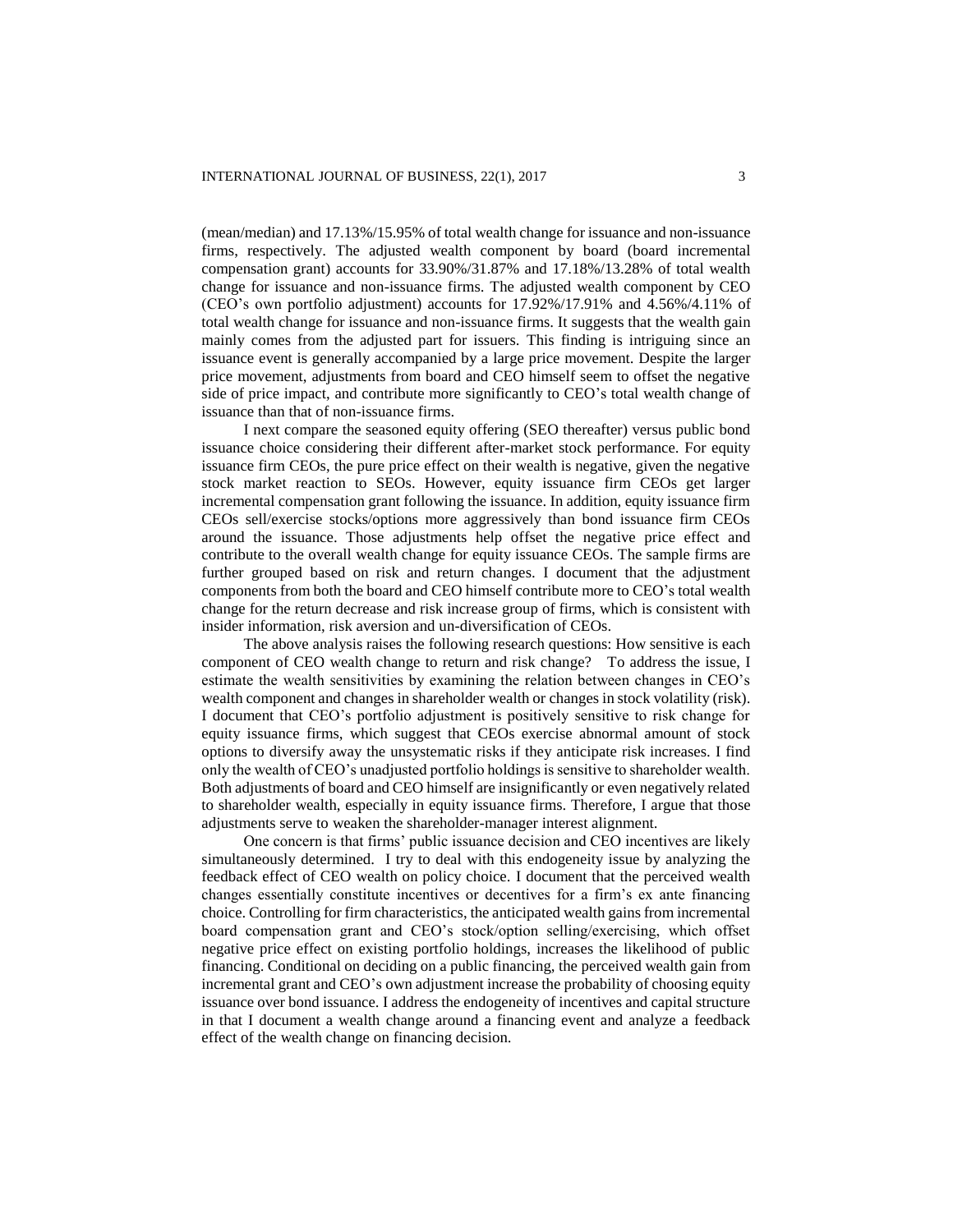The remainder of the paper is organized as follows. Section II reviews the method of decomposing CEO wealth following a firm's policy decision. The sample for empirical tests is described in Section III. Section IV reports the wealth change as well as risk and return analysis. Section V analyzes the feedback effect and Section VI concludes.

#### **II. CEO'S WEALTH CHANGE DECOMPOSITION**

I decompose CEO's total wealth change (Compustat Execucomp Data Item TDC1) into three components: pure price effect, board compensation effect and CEO's own portfolio adjustment effect. I define the pure price effect as the effect of stock price movement on CEO's prior unadjusted portfolio holdings. Board compensation effect consists of two parts: standard compensation grant that preserves the inflation-adjusted value of prior year's grant level; and incremental grant that represents abnormal grant CEO receive upon the change of board compensation policy following an event. CEO's own portfolio adjustment includes CEO's ex-ante and ex-post options/stocks adjustment around the corporate event.

Generally, the number of shares in CEO's current portfolio  $=$  the number of shares in previous year's portfolio + number of new grant – number of shares (options) sold (exercised) by CEO during the year. The second and third components represent board compensation policy and CEO's own portfolio adjustment, respectively. If there is no additional grant or CEO's action, the previous holdings are open positions whose values are subject to the market price change. The new grant is composed of two parts. One represents the standard part that preserves the inflation-adjusted value of standard compensation grant. The other one is an incremental part that may represent the board's policy change corresponding to an event.

Suppose the stock price movement is exogenous of the system (unaffected by board compensation policy and CEO's portfolio adjustment).<sup>1</sup> A firm's major financing decision would initiate a stock market price movement. CEO's portfolio holding value is directly linked to the stock price. Denote the price change as  $\Delta P = P_1 - P_0$ , where  $P_0$  and P<sub>1</sub> represent the prevailing fiscal year-end price before and after the financing event.

Definition 1. I define the pure price effect using Black-Scholes values: Pure Price effect<sub>B-S value</sub> = N<sub>S</sub>' $\times\Delta P$ + N<sub>O</sub>' $\times$ [C(P<sub>1</sub>) –C(P<sub>0</sub>)], where C(.) is the Black-Scholes function of option values.  $N_S'$  and  $N_O'$  are unadjusted number of common stocks and option holdings. X is the option strike price.

As discussed above, the compensation grant is decomposed into two parts: the amount to preserve the value of previous grant and the incremental amount that represents any abnormal compensation grant after a major financing decision. I use the CPI-adjusted prior year's grant level to proxy for the first component, which I denote as standard grant. Note that the per-share value of at-the-money stock options is positively related to strike price.<sup>2</sup> Therefore if only to preserve the grant value of options, more or less shares would be granted depending on the change of price. The same holds for stock grant. High (low) market price means less (more) shares should be granted to preserve the grant value. I denote the second part as incremental grant, which is measured as any difference between the new grant and prior year's grant. Note incremental grant can be positive, negative or zero, which is determined by CEO negotiation power and/or the board's opinion on the implications of the policy decision.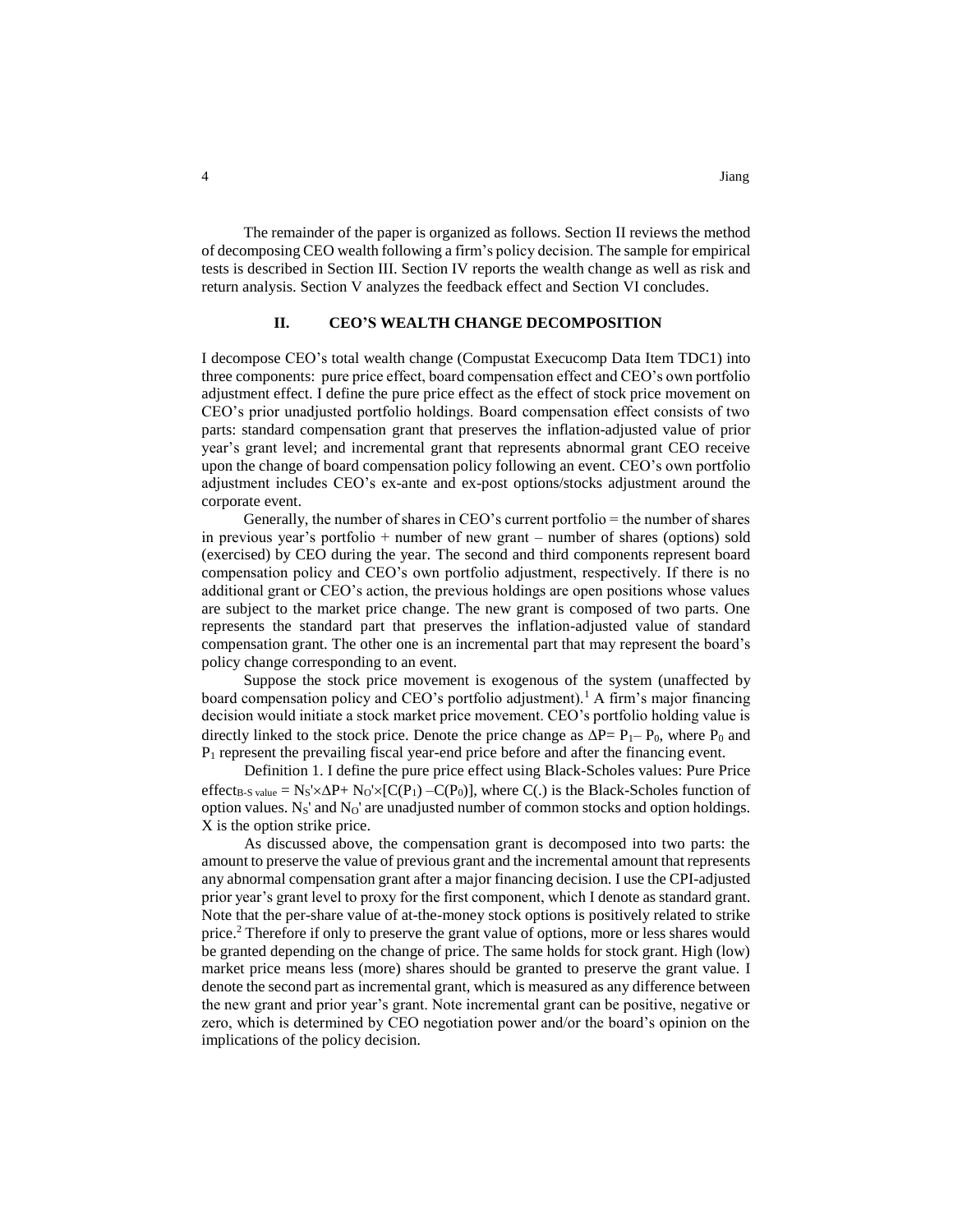Definition 2. The new grant value  $W_G = W_{G-1} + WS$ .  $W_{G-1}$  represents the grant value prior to the financing policy. WS is incremental grant value, which is determined by CEO negotiation power and/or the board's opinion on the implications of the policy decision. All values are measured in constant dollars.

Definition 2.1 The number of stock grant to preserve the value of stock grant  $(N_{GS1})$ is determined by:  $N_{GS1} = N_{GS-1}X/P_1$ , where  $N_{GS-1}$  is the number of stocks granted in prior year.

Definition 2.2 The number of option grant to preserve the value of option grant (N<sub>GO1</sub>) is determined by:  $N_{G01} = N_{G0-1}C(X) / C(P_1)$ , where N<sub>GO-1</sub> is the number of stock options granted in prior year, C(.) is the Black-Scholes function of option values.

Definition 2.3 The incremental grant value is defined as:  $WS = \Delta Cash + \Delta Bonds$ +  $\Delta$ Other + (N<sub>GS</sub> – N<sub>GS1</sub>)P<sub>1</sub> + (N<sub>GO</sub> – N<sub>GO1</sub>)C(P<sub>1</sub>), where N<sub>GS</sub> and N<sub>GO</sub> are the number of stocks and options granted in the current year;  $N_{GS1}$  and  $N_{GO1}$  are the number of stock and option granted to preserve the value of stock and option grant in the prior year.

The change of stock market condition and board compensation policy could affect CEO's portfolio risk and return. CEO can adjust his portfolio holdings to achieve his own return and risk objectives. I propose CEO will first sell his vested in-the-money option holdings, and then consider direct stock holdings. This is because direct stock holdings always have positive value while options could be worth zero if they are out-of-themoney.

In general, CEO's own adjustments can be decomposed into two parts: (1) Ex ante (or anticipated-event) adjustment: CEO, as an insider of the company, anticipates the change of stock price and risk following an event. Correspondingly, he estimates the impact of price and risk change on his portfolios and makes his own portfolio adjustment. The ex-ante adjustment enables CEO to capture the value of insider information. (2) Ex post adjustment: after a significant event, CEO reshuffles his portfolio in response to the market condition and board policy change. CEO's own adjustments reduce the possible value loss of the pure price effect.

Definition 3. CEO exercises his in-the-money vested options and sells stocks ex ante based on his anticipation of the future price movement and/or ex post in response to market condition and board policy. His portfolio adjustment leads to the wealth effect  $W_C = -N_{EXS} \times \Delta P - N_{EXV} \times [C(P_1) - C(P_0)],$  N<sub>EXS</sub> is the number of stocks sold, N<sub>EXV</sub> is the number of exercised options.

Definition 4. CEO's total wealth change associated with the financing event, the total effect, is then the sum of the component effects:  $\Delta W$  = pure price effect + board compensation grants  $+$  CEO's own portfolio adjustment.<sup>3</sup>

#### **III. DATA AND DESCRIPTIVE STATISTICS**

I use Thomson Financial's SDC Global New Issues database to obtain all the public financing data. Two major types of public financing are considered: seasoned equity offerings (SEOs) and public debt offers (including convertible bond, non-convertible bond, private convertible bond, and private non-convertible bond). I adopt the following screening rules to construct the event sample: (1) The stock return data, financial statement data, and executive compensation data are available from CRSP, COMPUSTAT, and ExecuComp. (2) To minimize the influence of outliers in the analysis, firms are excluded if they have a market value less than \$10 million. (3) I exclude utility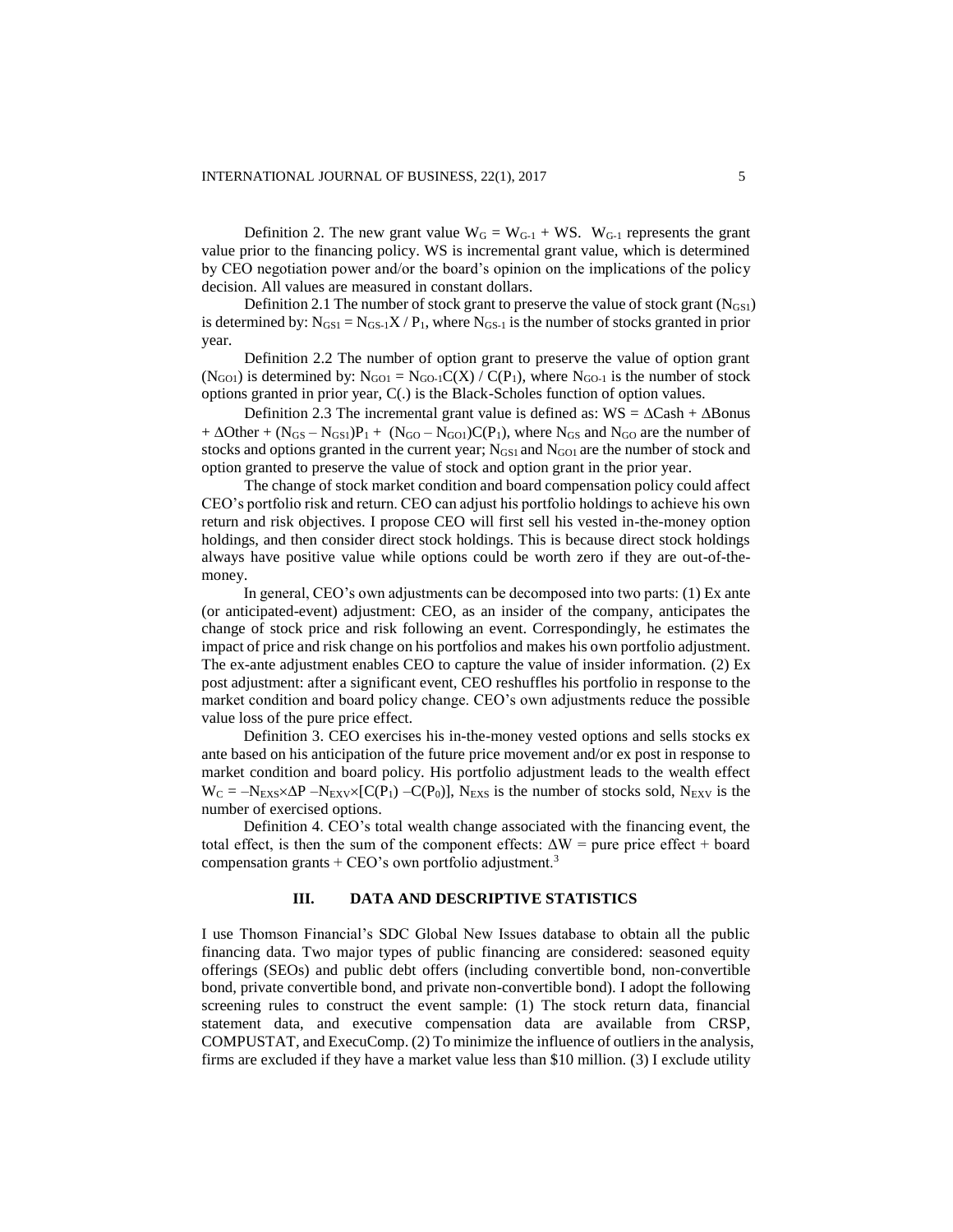(SIC=4900–4999) and financial (SIC=6000–6999) firms since these firms either operate in a regulated environment or have characteristics substantially different from other firms in the data. (4) I exclude unit offers, spinoffs, carve–outs, rights, and shelf offerings<sup>4</sup>. For SEOs, I include only issues that are more than 50% primary offering. (5) I require that there exists at least a three-year lag for a firm between equity and bond issues; and at least 1 year lag between subsequent equity (bond) issues. (6) I exclude the mixed group of firms that issue equity and bond within one fiscal year.

Each sample issuance firm is paired with a peer non-issuance firm that has not made any offerings during the previous 36 months. I identify same industry-year<sup>5</sup> nonissuance firms whose market value lies between 70% and 130% of the sample issuance firm value, and then select the firm that has the closest book–to–market value. Therefore, my matching controls for size, industry, and book–to–market. The resulting sample consists of 1,553 issuing events on 545 firms and 1,553 matching nonissuing events on 566 firms over the 1993 to 2010 period. I further divide event firms into 581 equity issuance events (on 391 firms) and 972 bond issuance events (on 428 firms).

Table 1 presents summary statistics for issuing and matching nonissuing firms (Panel A), as well as those for the subsample of equity issuance and bond issuance firms (Panel B). All variables are winsorized at 1% and 99%. All dollar values are in 2010 constant dollars. For each group, I report mean, median and standard deviation of main firm characteristics. I also test on the significance of difference in means and medians across groups.

#### **Table 1**

#### Descriptive statistics

The table reports descriptive statistics for public 1,553 financing issuance event years on 545 firms versus 3,447 non-issuance firm years (Panel A) and 581 equity issuance events on 391 firms and 972 bond issuance events on 428 firms (Panel B) over 1993-2010. Market value is price multiplied by the number of shares outstanding. ROA is return on assets. Market leverage is the book value of debt / (book value of debt + market value of equity). Market-to-book is defined as the ratio of market value of equity plus book value of debt to the book value of total assets. Internal free cash flow is (operating income – interest – dividend – tax) / Total assets. CAR is the announcementperiod excess return calculated over the event days  $-1$ , 0 and  $+1$ , where day 0 is the filing date. Acquisition and Capital Expenditure are the dollar value of acquisition and capital expenditure scaled by total assets. Credit Rating reports S&P long-term domestic issuer credit rating8. Dividend payout is defined as the annual total amount of cash dividends declared on common divided by the number of common shares outstanding at fiscal year-end. Pre-event stock return is the annual percentage return to shareholders before the event year. Annual stock return is the event year annual percentage return to shareholders. Asterisks on means and medians in the non-issuance or equity issuance column indicate they are significantly different from the corresponding means and medians in the issuance or bond issuance column. The difference in means t-test assumes unequal variances across groups when a test of equal variances is rejected at the 10% level. The significance level of the difference in medians is based on a Wilcoxon sum-rank test. All variables are winsorized at the 1st and 99th percentiles. All dollar values are in 2010 constant dollars. \*\*\*, \*\*, \* denote significance at the 1%, 5%, and 10% levels, respectively.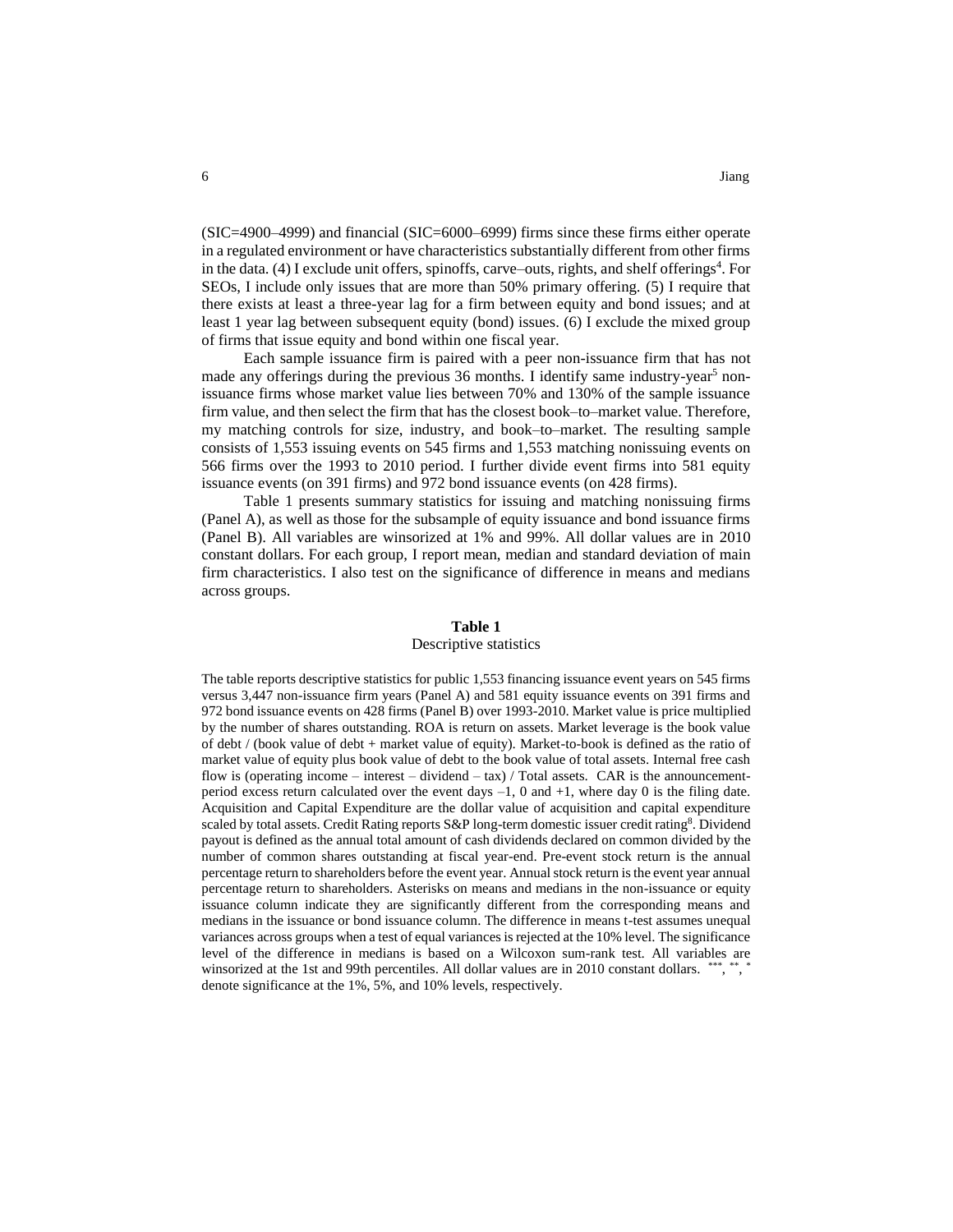| Panel A                             |        |        |          |            |              |          |  |
|-------------------------------------|--------|--------|----------|------------|--------------|----------|--|
| Issuance versus non-issuance events |        |        |          |            |              |          |  |
| Issuance                            |        |        |          |            | Non-issuance |          |  |
| Firm Characteristics                | Mean   | Median | Std.Dev. | Mean       | Median       | Std.Dev. |  |
| Total Assets(\$mil)                 | 18,978 | 3,179  | 49,500   | 20,196     | 3,489        | 51,970   |  |
| Mkt Valuation(\$mil)                | 7,072  | 2,297  | 12,882   | 7,511      | 2,569        | 12,685   |  |
| Market-to-book                      | 3.08   | 2.24   | 2.98     | 3.20       | 2.35         | 3.13     |  |
| <b>Credit Rating</b>                | 10.40  | 10.00  | 2.87     | 10.66      | 10.30        | 3.53     |  |
| Capital Expenditure                 | 0.06   | 0.04   | 0.07     | 0.05       | 0.04         | 0.05     |  |
| Acquisition                         | 0.03   | 0.00   | 0.06     | 0.03       | 0.00         | 0.05     |  |
| Internal cash flow                  | 0.05   | 0.04   | 0.06     | $0.09***$  | $0.07**$     | 0.12     |  |
| Dividend pay-out                    | 0.33   | 0.19   | 0.63     | 0.26       | 0.10         | 0.41     |  |
| Market leverage                     | 0.22   | 0.20   | 0.15     | $0.11***$  | $0.06***$    | 0.14     |  |
| <b>ROA</b>                          | 0.12   | 0.12   | 0.07     | 0.13       | 0.12         | 0.08     |  |
| Pre-event stock return (%)          | 24.70  | 16.38  | 52.69    | $17.49***$ | $11.35***$   | 63.34    |  |
| Annual stock return (%)             | 10.37  | 7.36   | 41.82    | $16.68***$ | $11.05*$     | 58.57    |  |

Panel B Bond issuance versus equity issuance events Bond Issuance Equity Issuance Firm Characteristics Mean Media 4,685 Std.Dev. Mean Median Std.De Total Assets (\$mil) 23,644 4,685 54,909 11,173\*\*\* 1,764\*\*\* 37,569  $1,764***$ Mkt Valuation(\$mil) 8,271 3,116 13,652 5,065\*\*\* 1,337\*\*\* 11,204 Market-to-book 2.88 2.12 2.82 3.41<sup>\*\*\*</sup>  $2.43***$  3.21 Credit Rating 9.90 10.00 2.66 11.47\*\*\* 11.00\*\*\* 3.01 Capital Expenditure 0.06 0.05 0.07 0.07 0.04 0.07 Acquisition 0.02 0.00 0.05 0.04\*\*\*  $0.01**$  0.07 Internal cash flow 0.05 0.04 0.05 0.05 0.03 0.06 Dividend pay-out  $0.51$   $0.31$   $0.64$   $0.18***$   $0.08***$  0.58 Market leverage 0.22 0.20 0.15 0.21 0.19 0.15 ROA 0.12 0.12 0.07 0.12 0.12 0.08 Pre-event return (%) 16.88 11.64 38.06 33.89\*\*\* 26.11\*\* 47.40 Annual stock return (%) 15.04 10.59 41.03 4.33<sup>\*\*</sup> 2.17\*\* 64.78 CAR  $(\%)$  0.35 0.27 0.51 -2.97<sup>\*\*\*</sup>  $-2.56***$ 0.48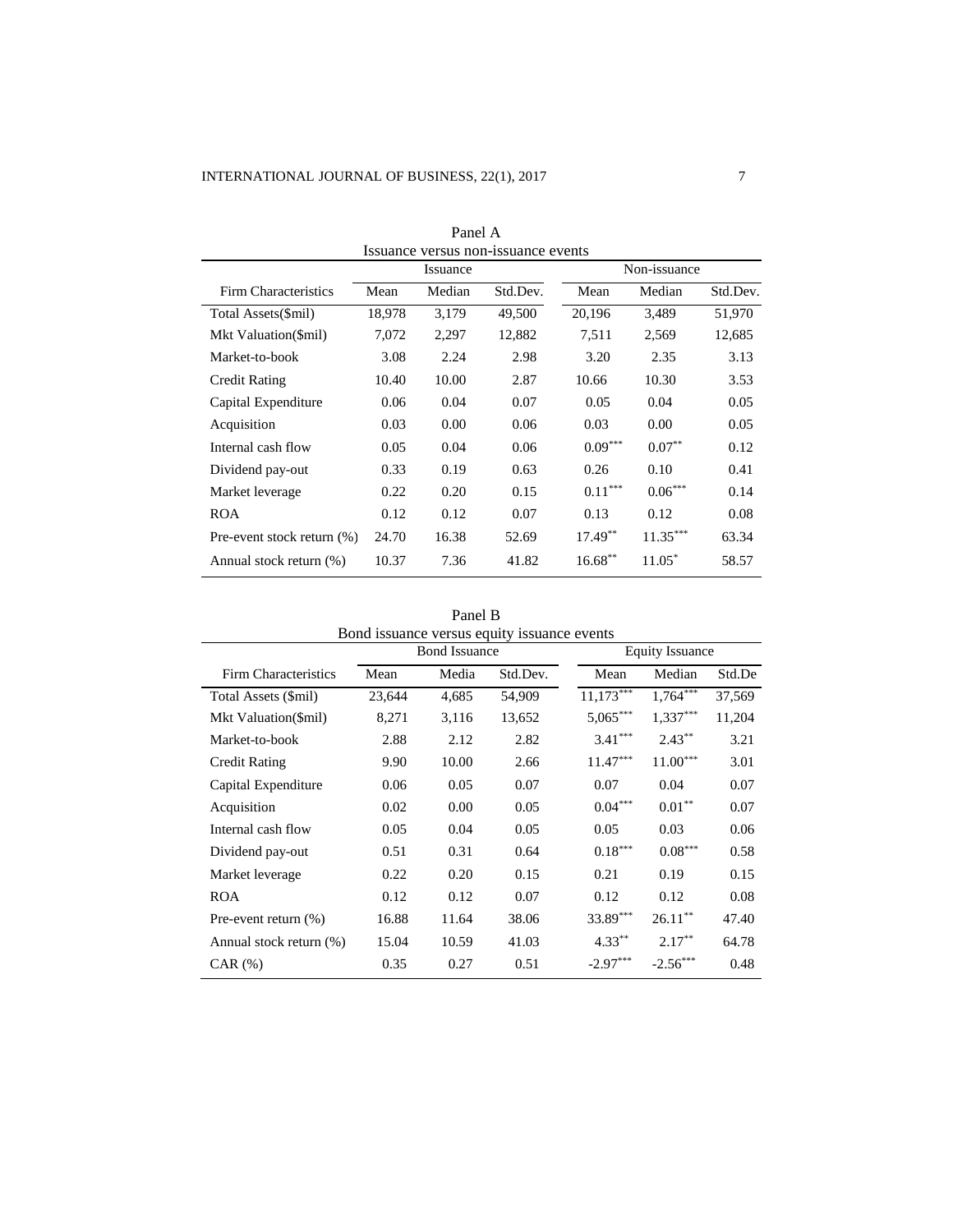The differences between issuance and non-issuance firms are in line with the firm's financing needs, the costs and benefits of financing and the effects of financing on firms. Results presented in Table 1 show that univariately the issuance firms and matching non-issuance firms are not statistically different in size, market-to-book, market value of equity, credit ratings, ROA, capital expenditure, acquisition expenditure, and dividend payout ratio. Issuance firms do have lower internal cash flows and higher market leverage, which will be controlled in multivariate comparison. Though the preevent annual stock return is higher for issuance firms, annual event-year stock return is lower, suggesting the issuance window timing and deteriorating post-issuance

Next I compare bond issuance and equity issuance firms. Bond issuance firms are larger with lower growth rate and higher credit ratings, leading to a larger debt capacity. The two types of firms show same fixed investment needs (capital expenditure); but equity issuance firms have more acquisition expenditure, suggesting SEO is more likely to be pursued to support firm's M&A activities. They have the same level of ROA and internal cash flows on average but bond issuance firms have higher dividend payout ratio.

In addition, equity issuance firms have significantly higher returns before the event than bond issuance firms. During the event year, Equity firms experience larger decline in annual stock returns. This is consistent with the over-valuation hypothesis on equity issuance. It suggests that firms tend to issue overvalued stock, which triggers the market revaluation of the stock, leading to the poorer stock performance following SEOs. I document insignificant announcement excess returns for bond issuance firms and significantly negative excess returns for equity issuance firms, consistent with literature.

## **IV. DECOMPOSITION OF WEALTH CHANGE**

## **A. Wealth Decomposition and Contribution Attribution**

I apply the wealth decomposition method discussed in section 2 to the sample firms. CEO's total wealth change around the financing events is decomposed into three parts: wealth changes due to pure price effect, wealth changes due to board compensation policy, and wealth change due to CEO's own portfolio adjustment. Table 2 reports both the dollar value of each component and the percentage contribution of each component to the total wealth change.

#### **Table 2**

#### CEO wealth decomposition

The table reports the dollar value of wealth decomposition (\$thou) and percentage attribution (%) for public 1,553 financing issuance event years versus 1,553 matching non-issuance firm years (Panel A) and 581 equity issuance events versus 972 bond issuance events (Panel B) over 1993- 2010. Details of the variable construction are described in Appendix A. Asterisks on means and medians in the non-issuance or equity issuance column indicate they are significantly different from the corresponding means and medians in the issuance or bond issuance column. The difference in means t-test assumes unequal variances across groups when a test of equal variances is rejected at the 10% level. The significance level of the difference in medians is based on a Wilcoxon sum-rank test. All variables are winsorized at the  $1<sup>st</sup>$  and 99<sup>th</sup> percentiles. All dollar values are in 2010 constant dollars. \*\*\*, \*\*, \* denote significance at the 1%, 5%, and 10% levels.

performance.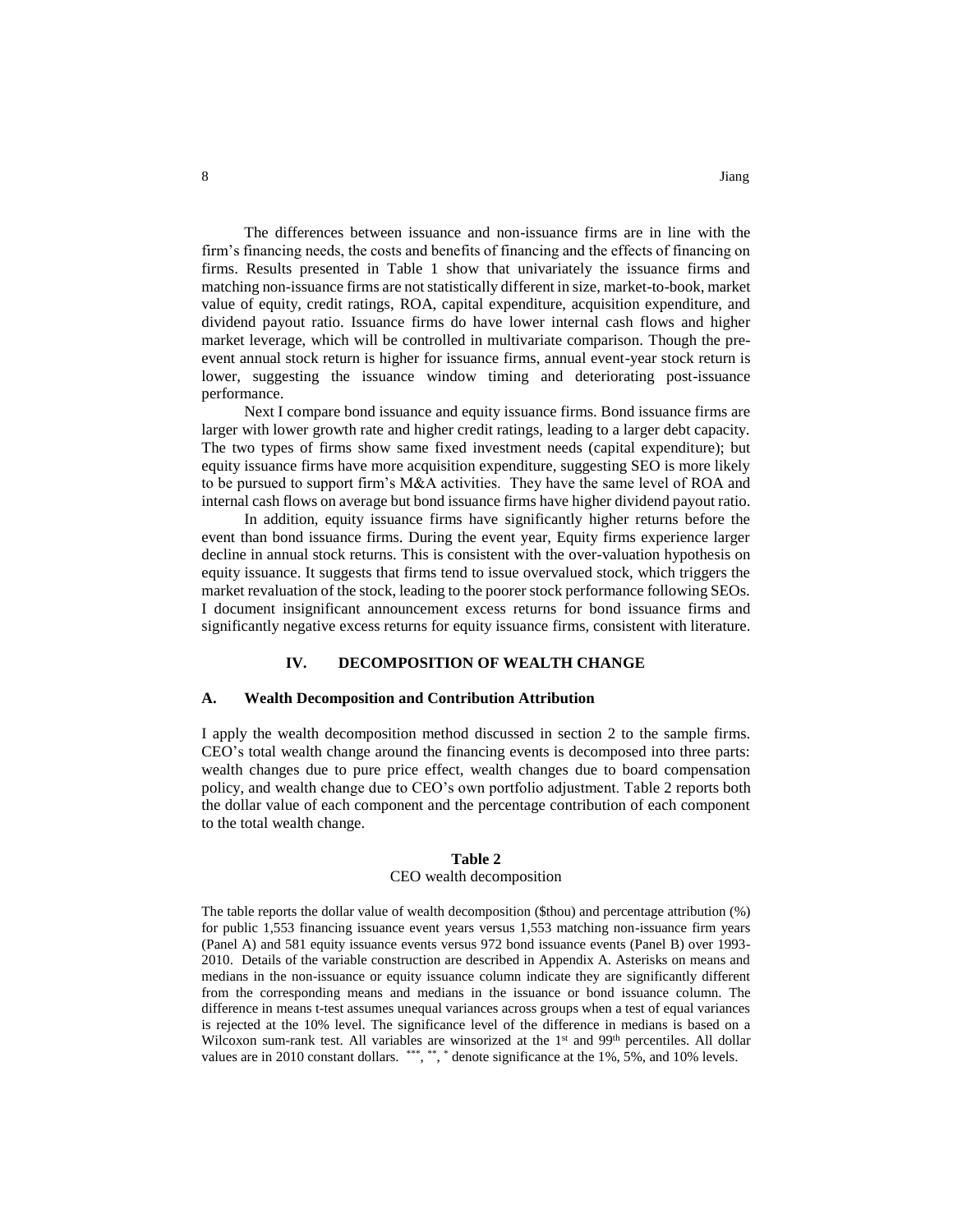| Bond issuance versus equity issuance events |       |                      |          |             |                        |          |  |
|---------------------------------------------|-------|----------------------|----------|-------------|------------------------|----------|--|
|                                             |       | <b>Bond Issuance</b> |          |             | <b>Equity Issuance</b> |          |  |
|                                             | Mean  | Median               | Std.Dev. | Mean        | Median                 | Std.Dev. |  |
| A. Dollar value of wealth (\$thou)          |       |                      |          |             |                        |          |  |
| Pure price effect                           | 881   | 351                  | 3,955    | $-1,661***$ | $-817**$               | 4,293    |  |
| From direct stocks                          | 270   | 100                  | 2,816    | $-450*$     | $-131*$                | 6,680    |  |
| From stock options                          | 607   | 249                  | 2,169    | $-1,318***$ | $-692***$              | 2,542    |  |
| Compensation grant                          | 4,017 | 2,753                | 6,695    | 3,942       | 2,544                  | 3,691    |  |
| Standard grant                              | 2,846 | 1,990                | 4,726    | $2,015*$    | $1,341***$             | 4,407    |  |
| Incremental grant                           | 1,165 | 749                  | 4,829    | $1,936**$   | $1,224***$             | 6,471    |  |
| Cash                                        | 129   | 75                   | 1,848    | 135         | 78                     | 1,904    |  |
| Restricted stock                            | 30    | $\overline{0}$       | 2,207    | $140*$      | $\theta$               | 2,163    |  |
| Stock options                               | 986   | 652                  | 4,030    | $1,535***$  | $1,148**$              | 5,755    |  |
| CEO portfolio adj.                          | 415   | 336                  | 3,696    | $1,091***$  | $831**$                | 4,586    |  |
| Stock adj.                                  | 94    | 79                   | 3,110    | $244*$      | $170*$                 | 6,259    |  |
| Option adj.                                 | 312   | 241                  | 1,648    | $853***$    | $632***$               | 2,603    |  |
| <b>Total wealth change</b>                  | 5,287 | 3,590                | 5,872    | $3,471$ *   | $2,567$ *              | 6,214    |  |
| B. Percentage to total wealth change (%)    |       |                      |          |             |                        |          |  |
| Pure price effect                           | 16.66 | 9.78                 | 2.30     | $-47.85***$ | $\overline{a}$         | 8.58     |  |
| From direct stocks                          | 5.11  | 2.79                 | 1.11     | $-12.96***$ | $-5.10*$               | 1.78     |  |
| From stock options                          | 11.48 | 6.94                 | 1.34     | $-37.97***$ |                        | 2.99     |  |
| Compensation grant                          | 75.98 | 76.69                | 1.35     | 113.57*     | $99.10*$               | 2.49     |  |
| Standard grant                              | 53.83 | 55.43                | 0.93     | 58.05       | 52.24                  | 2.10     |  |
| Incremental grant                           | 22.04 | 20.86                | 0.78     | 55.78**     | 47.68**                | 3.21     |  |
| Cash                                        | 2.44  | 2.09                 | 0.27     | 3.89        | 3.04                   | 0.73     |  |
| Restricted stock                            | 0.57  | 0.00                 | 0.17     | 4.03        | 0.00                   | 3.40     |  |
| Stock options                               | 18.65 | 18.16                | 0.57     | 44.22**     | 44.72**                | 2.12     |  |
| CEO portfolio adj.                          | 7.85  | 9.36                 | 1.52     | $31.43***$  | 32.37***               | 4.33     |  |
| Stock adj.                                  | 1.78  | 2.20                 | 1.11     | $7.03***$   | $6.62*$                | 0.85     |  |
| Option adj.                                 | 5.90  | 6.71                 | 0.81     | $24.58***$  | $24.62**$              | 4.53     |  |

Panel A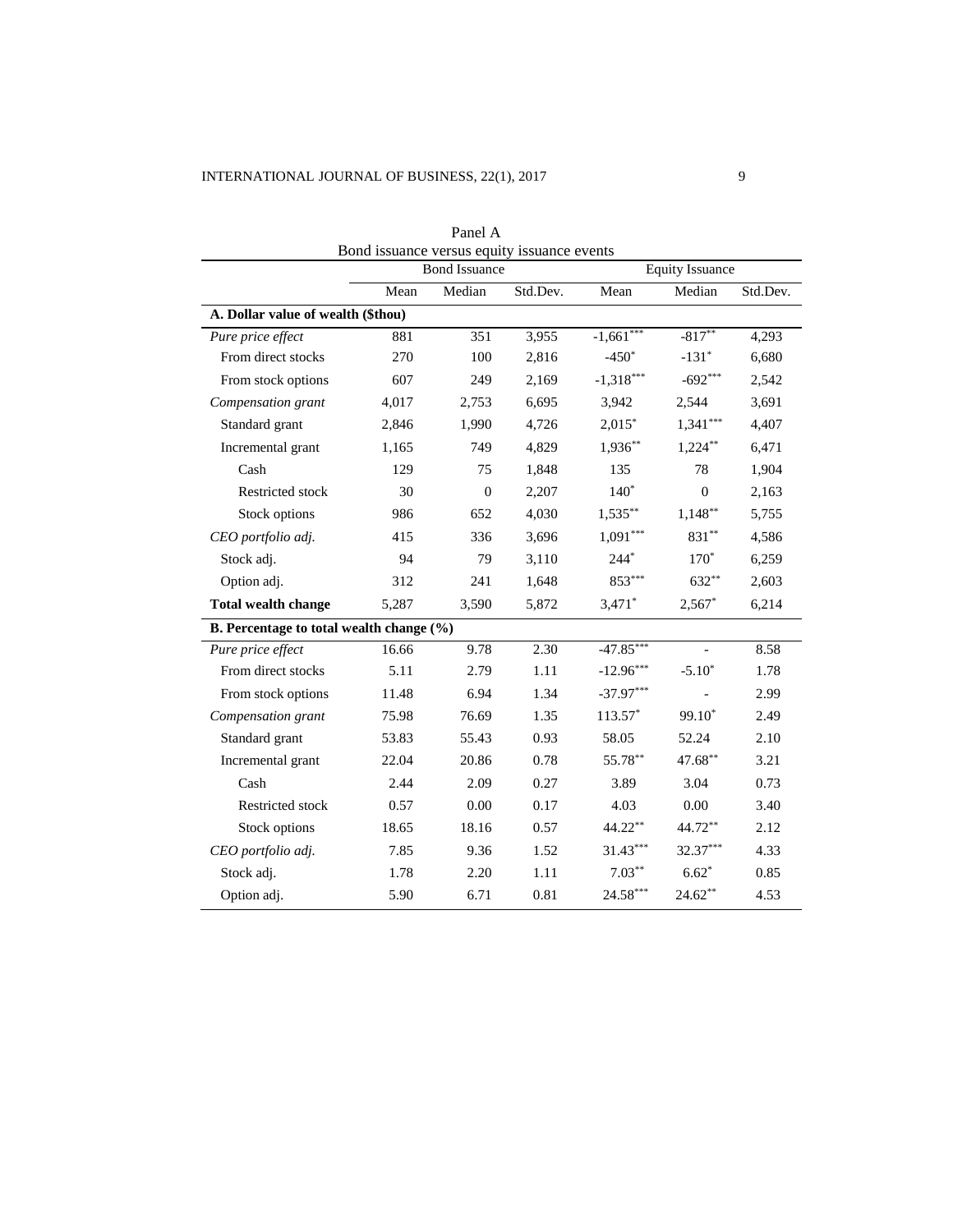| Issuance versus non-issuance events      |          |                |          |            |                |          |  |
|------------------------------------------|----------|----------------|----------|------------|----------------|----------|--|
|                                          | Issuance |                |          |            | Non-issuance   |          |  |
|                                          | Mean     | Median         | Std.Dev. | Mean       | Median         | Std.Dev. |  |
| A. Dollar value of wealth (\$thou)       |          |                |          |            |                |          |  |
| Pure price effect                        | $-470$   | $-286$         | 5,523    | $713***$   | 442**          | 1,780    |  |
| From direct stocks                       | $-100$   | $-54$          | 4,987    | $228*$     | $120^*$        | 1,663    |  |
| From stock options                       | $-363$   | $-233$         | 1,460    | $466^{**}$ | $317***$       | 1,609    |  |
| Compensation grant                       | 3,988    | 2,675          | 1,928    | $3,260^*$  | 2,216          | 1,224    |  |
| Standard grant                           | 2,535    | 1,747          | 1,618    | 2,487      | 1,823          | 1,959    |  |
| Incremental grant                        | 1,453    | 927            | 1,036    | $715***$   | $368^{**}$     | 2,399    |  |
| Cash                                     | 131      | 76             | 1,869    | 86         | $34*$          | 2,909    |  |
| Restricted stock                         | 71       | $\overline{0}$ | 2,191    | $44*$      | $\overline{0}$ | 2,679    |  |
| Stock options                            | 1191     | 838            | 1,803    | $544***$   | 330**          | 3,625    |  |
| CEO portfolio adj.                       | 768      | 521            | 2,310    | $190***$   | $114***$       | 1,993    |  |
| Stock adj.                               | 140      | 113            | 1,356    | $31***$    | $5***$         | 2,643    |  |
| Option adj.                              | 619      | 387            | 2,230    | $157***$   | $108***$       | 1,691    |  |
| <b>Total wealth change</b>               | 4,286    | 2,909          | 3,666    | 4,163      | 2,772          | 3,339    |  |
| B. Percentage to total wealth change (%) |          |                |          |            |                |          |  |
| Pure price effect                        | $-10.97$ | $-9.83$        | 2.30     | $17.13***$ | $15.95***$     | 2.29     |  |
| From direct stocks                       | $-2.33$  | $-1.86$        | 1.11     | $5.48*$    | $4.33*$        | 1.06     |  |
| From stock options                       | $-8.47$  | $-8.01$        | 1.33     | $11.19***$ | $11.44***$     | 1.48     |  |
| Compensation grant                       | 93.05    | 91.92          | 1.37     | 78.31      | 79.94          | 1.58     |  |
| Standard grant                           | 59.15    | 60.06          | 0.99     | 59.74      | 65.76          | 1.56     |  |
| Incremental grant                        | 33.90    | 31.87          | 0.76     | $17.18***$ | $13.28***$     | 0.54     |  |
| Cash                                     | 3.06     | 2.61           | 0.28     | 2.07       | 1.23           | 0.36     |  |
| Restricted stock                         | 1.66     | 0.00           | 0.21     | 1.06       | 0.00           | 0.16     |  |
| Stock options                            | 27.79    | 28.81          | 0.55     | $13.07**$  | $11.90**$      | 0.14     |  |
| CEO portfolio adj.                       | 17.92    | 17.91          | 1.51     | $4.56***$  | $4.11***$      | 1.54     |  |
| Stock ad.                                | 3.27     | 3.88           | 1.15     | $0.74***$  | $0.18***$      | 0.91     |  |
| Option adj.                              | 14.44    | 13.30          | 0.78     | $3.77***$  | $3.90***$      | 0.95     |  |

Panel B Issuance versus non-issuance events

The pure price effect assumes no new grant or CEO's own adjustment; thus, it evaluates the effect of price movement on CEO's prior (un-adjusted) portfolio holdings. Bond issuance firms have positive price effect while equity issuance firms have negative price effect on average. The evidence from price effect on CEO's un-adjusted portfolio is consistent with the significantly negative stock returns following SEOs.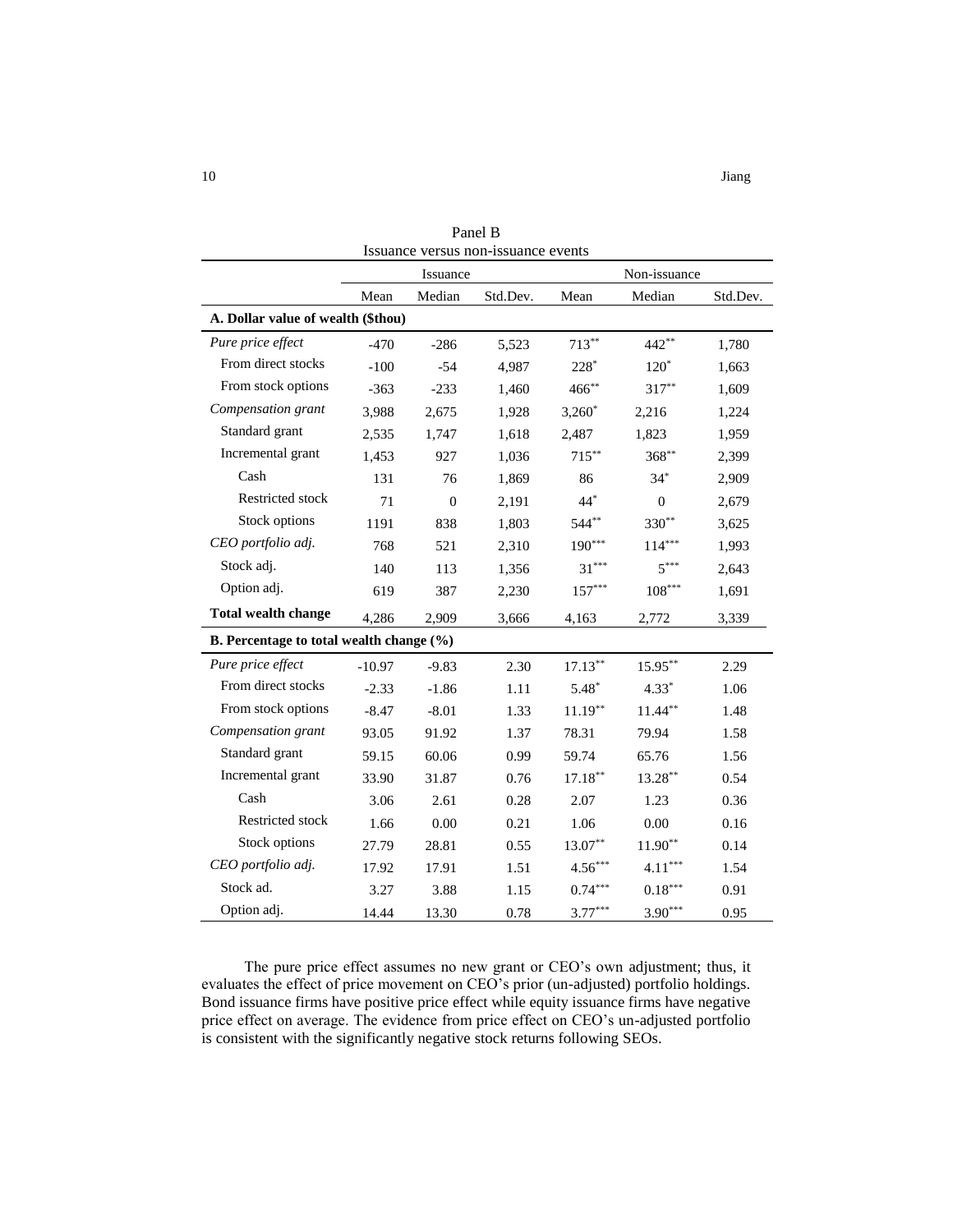The compensation grant is decomposed into the amount to preserve the previous grant level (denoted as standard grant) and incremental grant (including incremental cash compensation, incremental stock grant, and incremental option grant). Not surprisingly, the bond issuance CEOs get larger standard grant as bond issuance firms are larger. Interestingly, the incremental grant, especially the incremental option grant, is significantly higher in equity issuance firms. This evidence suggests that the board may treat the two types of financing policy differently. Despite the poorer post-issuance shareholder return on average, equity issuance firm CEOs get larger incremental compensation, which may partially compensate for the negative price effect.

Another adjustment is conducted by the CEO himself. The selling (exercising) of stocks and stock options may reduce the open portfolio position subject to the influence of price change. Moreover, it directly adds dollar value to CEO wealth. The results show CEOs of equity issuance firms adjust their portfolio more actively, which serves to offset the negative price effect. In sum, bond issuance firm CEOs earn marginal more overall wealth than equity issuance CEOs.

Next, I calculate the percentage contribution as the ratio of dollar value of each component to the total wealth change.<sup>6</sup> The three components show some interesting differences between equity and bond issuance firms. The pure price effect accounts for 16.66%/9.78% (mean/median) of wealth change for bond issuance firms and -47.85%/- 31.83% for equity issuance firms. The difference is statistically significant. The compensation grants accounts for 75.98% /76.69% for bond firms and 113.57% /99.10% for equity firms. Note the contribution of standard grant is not significantly different in bond and equity firms while that of the incremental grant is higher in equity issuance firms; and the differences are statistically significant. The contribution of CEO's own portfolio adjustment effect is significantly higher for equity firms. CEO's own portfolio adjustment accounts for 7.85%/9.36% for bond firms and 31.43% /32.37% for equity firms, suggesting CEOs of equity issuance firms make more portfolio adjustment.

Table 2 panel B presents CEO wealth decomposition for issuance and nonissuance matching firms. In general, standard grant is not significantly different in issuance and industry, size, and book-to-marked matched nonissurance firms. Issuers, however, have much larger incremental grant adjustment as well as larger CEO's own portfolio adjustment. The percentage contribution result, which is scale free, reveals interesting results. The pure price effect accounts for -10.97%/-9.83% (mean/median) of total wealth change for issuers and 17.13%/15.95% (mean/median) for non-issuers. The standard grant accounts for 59.15%/60.06% for issuers and 59.74%/65.76% for non-issuers. These indicate that for non-issuers the wealth change mainly comes from the un-adjusted part. On the other hand, the adjustment components (both board and CEO's own adjustments) contribute more to CEO's total wealth change for issuance firms. For example, the incremental grant accounts for 33.90%/31.87% for issuers and 17.18%/13.30% for nonissuers; the CEO's own portfolio adjustment accounts for 17.92%/17.91% for issuers and 4.56%/4.11% for nonissuers.

## **B. Post-Issuance Return and Risk Change and Wealth Decomposition**

The change of risk and return would trigger CEO's own portfolio adjustment and affect a firm's compensation policy. In this section I study subsamples of firms grouped based on the changes of returns and risks following the financing event. Table 3 reports the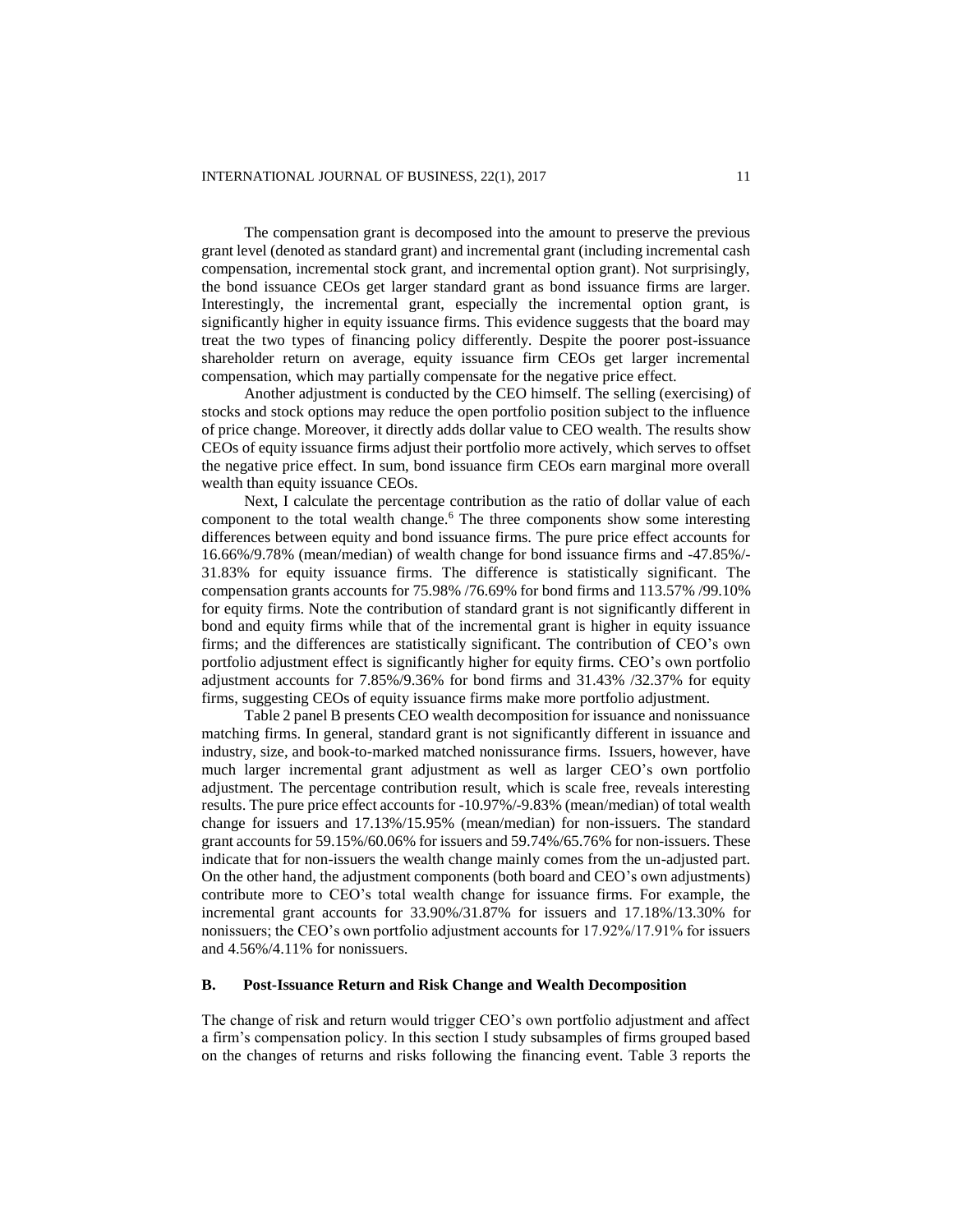wealth decomposition on subsamples based on return change for bond (panel A) and equity issuance firms (Panel B). For each group, I report both dollar values of wealth decomposition as well as the percentage of each component to total wealth change.

## **Table 3**

#### Wealth decomposition on subsamples: return increase vs. return decrease

The table reports the wealth change decomposition on subsamples based on return change for bond (panel A) and equity issuance firms (Panel B). I define a firm as a return increase (decrease) firm if its event year's annual stock return is greater (lower) than the prior year's annual return. Asterisks on means and medians in the return decrease column indicate they are significantly different from the corresponding means and medians in the return increase column. The difference in means t-test assumes unequal variances across groups when a test of equal variances is rejected at the 10% level. The significance level of the difference in medians is based on a Wilcoxon sum-rank test. All variables are winsorized at the 1<sup>st</sup> and 99<sup>th</sup> percentiles. All dollar values are in 2010 constant dollars. \*\*\*, \*\*, \* denote significance at the 1%, 5%, and 10% levels.

|                                          | Panel A<br>Bond issuance events                                |          |                      |                      |  |  |  |
|------------------------------------------|----------------------------------------------------------------|----------|----------------------|----------------------|--|--|--|
|                                          | Return Increase ( $N = 716$ )<br>Return Decrease ( $N = 256$ ) |          |                      |                      |  |  |  |
|                                          | Mean                                                           | Median   | Mean                 | Median               |  |  |  |
| A. Dollar value of wealth (\$thou)       |                                                                |          |                      |                      |  |  |  |
| Pure price effect                        | 1,310                                                          | 683      | $-475***$            | $-376***$            |  |  |  |
| From direct stocks                       | 387                                                            | 160      | $-126*$              | $-49*$               |  |  |  |
| From stock options                       | 939                                                            | 511      | $-351***$            | $-325***$            |  |  |  |
| Compensation grant                       | 4,111                                                          | 2,832    | 3,762                | 2,632                |  |  |  |
| Standard grant                           | 2,900                                                          | 2,036    | 2,783                | 1,943                |  |  |  |
| Incremental grant                        | 1,211                                                          | 794      | 979                  | 689                  |  |  |  |
| Cash                                     | 137                                                            | 80       | 98                   | 68                   |  |  |  |
| <b>Restricted stock</b>                  | 36                                                             | $\theta$ | 21                   | $\mathbf{0}$         |  |  |  |
| Stock options                            | 1,040                                                          | 690      | 862                  | 620                  |  |  |  |
| CEO portfolio adj.                       | 202                                                            | 120      | $1,062***$           | $\mathbf{888}^{***}$ |  |  |  |
| Stock adj.                               | 46                                                             | 31       | $253***$             | $201^{\ast\ast}$     |  |  |  |
| Option adi.                              | 154                                                            | 90       | $818^{\ast\ast\ast}$ | $688^{***}$          |  |  |  |
| <b>Total wealth change</b>               | 5,623                                                          | 3,635    | 4,349*               | 3,144                |  |  |  |
| B. Percentage to total wealth change (%) |                                                                |          |                      |                      |  |  |  |
| Pure price effect                        | 23.30                                                          | 18.80    | $-10.92**$           | $-11.96***$          |  |  |  |
| From direct stocks                       | 6.88                                                           | 4.40     | $-2.90^*$            | $-1.56*$             |  |  |  |
| From stock options                       | 16.70                                                          | 14.07    | $-8.07**$            | $-10.34**$           |  |  |  |
| Compensation grant                       | 73.11                                                          | 77.90    | 86.50                | 83.72                |  |  |  |
| Standard grant                           | 51.57                                                          | 56.04    | 63.99                | 61.80                |  |  |  |
| Incremental grant                        | 21.54                                                          | 21.86    | 22.51                | 21.91                |  |  |  |
| Cash                                     | 2.44                                                           | 2.20     | 2.25                 | 2.16                 |  |  |  |
| <b>Restricted stock</b>                  | 0.64                                                           | 0.00     | 0.48                 | 0.00                 |  |  |  |
| Stock options                            | 18.50                                                          | 18.99    | 19.82                | 19.72                |  |  |  |
| CEO portfolio adj.                       | 3.59                                                           | 3.30     | $24.42***$           | $28.24***$           |  |  |  |
| Stock adj.                               | 0.82                                                           | 0.85     | $5.82***$            | $6.39***$            |  |  |  |
| Option adj.                              | 2.74                                                           | 2.48     | $***$<br>18.81       | $21.88***$           |  |  |  |

| Panel A |  |
|---------|--|
|         |  |

 $\mathbf{r}$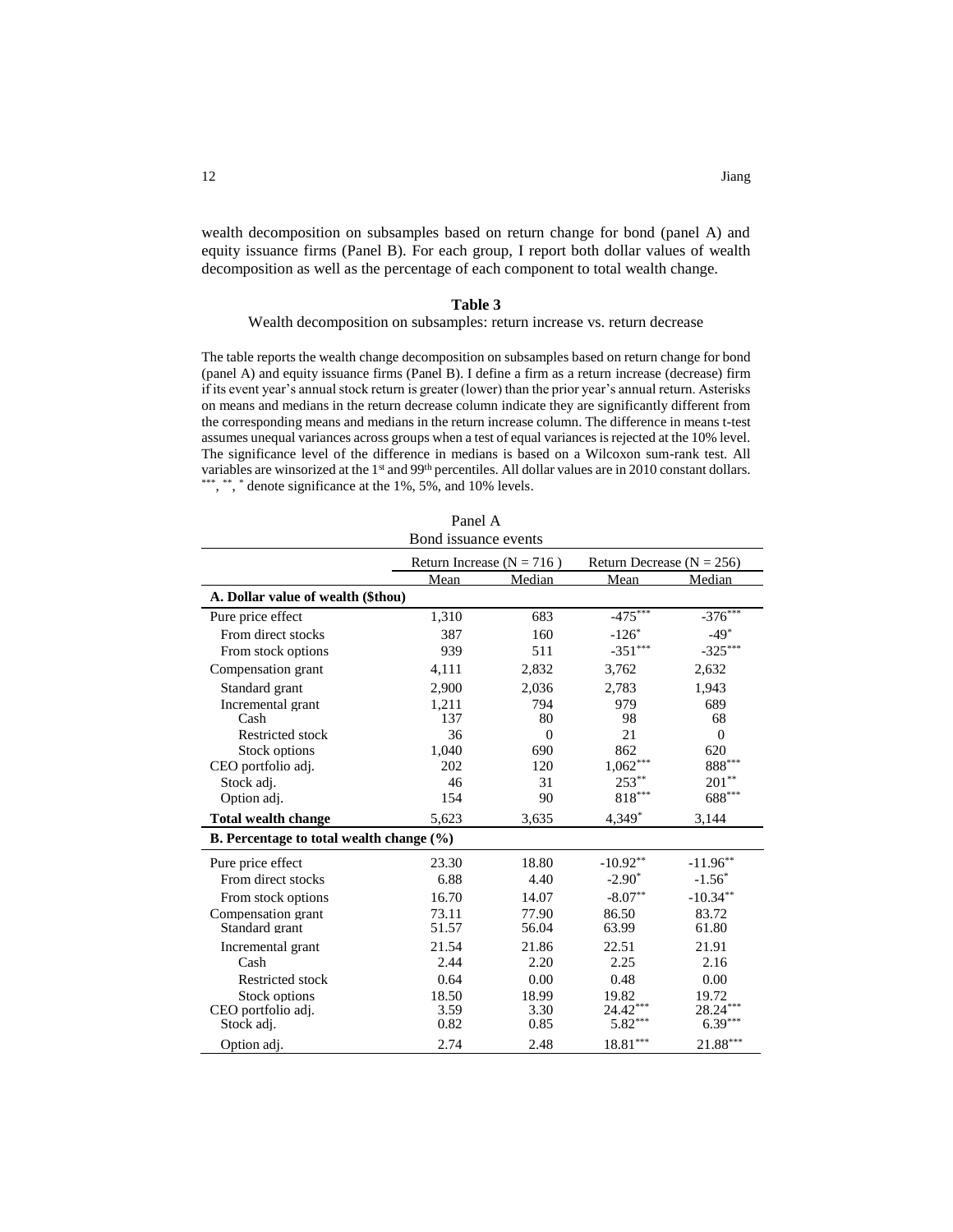| i anci D<br>Equity issuance events                 |       |                               |                             |                      |  |  |
|----------------------------------------------------|-------|-------------------------------|-----------------------------|----------------------|--|--|
|                                                    |       | Return Increase ( $N = 201$ ) | Return Decrease $(N = 380)$ |                      |  |  |
|                                                    | Mean  | Median                        | Mean                        | Median               |  |  |
| A. Dollar value of wealth (\$thou)                 |       |                               |                             |                      |  |  |
| Pure price effect                                  | 402   | 277                           | $-2,525$                    | $-1,245***$          |  |  |
| From direct stocks                                 | 108   | 82                            | $-597***$                   | $-240**$             |  |  |
| From stock options                                 | 390   | 179                           | $-1,955***$                 | $-1,044***$          |  |  |
| Compensation grant                                 | 3,923 | 2,618                         | 3,872                       | 2,318                |  |  |
| Standard grant                                     | 1,988 | 1,324                         | 2,075                       | 1,399                |  |  |
| Incremental grant                                  | 2,049 | 1,296                         | 1,870                       | 1,186                |  |  |
| Cash                                               | 154   | 90                            | 119                         | 69                   |  |  |
| Restricted stock                                   | 162   | $\overline{0}$                | 125                         | $\theta$             |  |  |
| Stock options                                      | 1,615 | 1,205                         | 1,493                       | 1,109                |  |  |
| CEO portfolio adj.                                 | 301   | 199                           | $1,791***$                  | $1,119***$           |  |  |
| Stock adj.                                         | 66    | 30                            | $407**$                     | $245***$             |  |  |
| Option adi.                                        | 233   | 172                           | $1,388***$                  | $867^{\ast\ast\ast}$ |  |  |
| <b>Total wealth change</b>                         | 4,526 | 3,094                         | $3,138***$                  | $2,192*$             |  |  |
| <b>B.</b> Percentage to total wealth change $(\%)$ |       |                               |                             |                      |  |  |
| Pure price effect                                  | 8.88  | 8.95                          | $-80.47***$                 | $-56.80***$          |  |  |
| From direct stocks                                 | 2.39  | 2.65                          | $-19.02***$                 | $-10.95***$          |  |  |
| From stock options                                 | 8.62  | 5.79                          | $-62.30***$                 | $-47.63***$          |  |  |
| Compensation grant                                 | 86.68 | 84.62                         | 123.39                      | 105.75               |  |  |
| Standard grant                                     | 43.92 | 42.79                         | $66.12*$                    | $63.82*$             |  |  |
| Incremental grant                                  | 45.27 | 41.89                         | 59.59*                      | $54.11*$             |  |  |
| Cash                                               | 3.40  | 2.91                          | 3.79                        | 3.15                 |  |  |
| <b>Restricted stock</b>                            | 3.58  | 0.00                          | 3.98                        | 0.00                 |  |  |
| Stock options                                      | 35.68 | 38.95                         | 47.58*                      | $50.59*$             |  |  |
| CEO portfolio adj.                                 | 6.65  | 6.43                          | 57.07***                    | $51.05***$           |  |  |
| Stock adj.                                         | 1.46  | 0.97                          | $12.97***$                  | $11.18***$           |  |  |
| Option adj.                                        | 5.15  | 5.56                          | 44.23***                    | 39.55***             |  |  |

Panel B

I define a firm as a return increase (decrease) firm if its event year's annual stock return is greater (lower) than the prior year's annual return. This partition allows us to address the relation between CEO wealth and shareholder wealth change; and at the same time analyze the compensation grant and CEO's own adjustment under different stock performance conditions.

The results show that a larger fraction of equity issuance firms experiences return decrease. By construction, the return increase group has positive pure price effect while the return decrease group has negative price effect in dollar value. The contribution of pure price effect to total wealth change is significantly higher for return increase group of firms. For compensation grant, we are more interested in the incremental grant as it represents the board policy adjustment with respect to the financing event. For both types of firms, the dollar value of incremental grant is not significantly different in the subsample of return increase and return decrease firms. However, the percentage contribution to wealth change is higher in the return decrease group, especially for equity issuance firms. Finally, I find that for both types of issuances, CEOs make more portfolio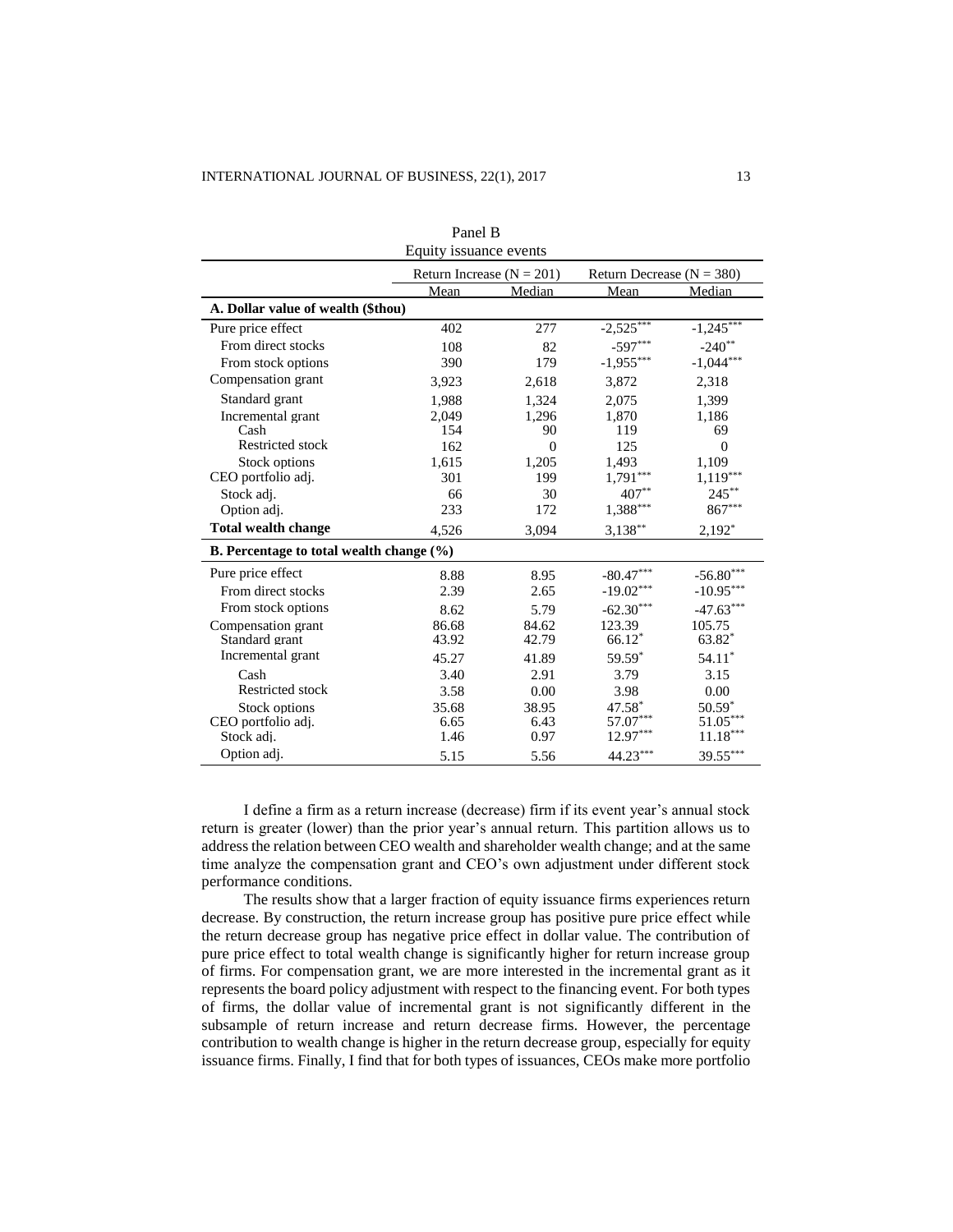adjustment in return decrease groups; and the CEO's own adjustment component contributes more to wealth change for return decrease subsamples. This is consistent with the hypothesis that CEOs tend to exercise/sell their stock options/stocks if they anticipate deteriorating performance after the financing event. In sum, the results suggest that for the return decrease group, the adjustment components from both the board compensation policy and CEO's own adjustment play a more important role in CEO's total wealth change. They help offset the negative price effect.

Next, the event firms are grouped into risk increase and risk decrease subsamples. A firm is defined as a risk increase (decrease) firm if its variance ratio of the event year's stock volatility to prior year's volatility is greater (less) than 1. Table 4 reports the wealth decomposition on subsamples based on the risk change for bond (panel A) and equity issuance firms (Panel B).

For both bond and equity issuance firms, pure price effect is significantly higher in the subsample of firms that have decreasing firm risks. The compensation policy is not significantly different for bond issuance firms. However, the risk increase equity issuance CEOs got more incremental compensation grant than the risk decrease equity issuance CEOs. The difference mainly comes from incremental cash and option compensation grant. The evidence is consistent with optimal compensation theory that says high risk firms should offer lower pay-for-performance, hence more cash grant in risk increase firms. However, with higher risk the option value is higher; therefore, it is relatively cheaper to grant options in risk increase firms. In terms of CEO's own portfolio adjustment, I find that CEOs adjust their portfolios more actively if there is an increase in risk, even more so for equity issuance firms. This adjustment behavior is consistent with the risk aversion and un-diversification of CEOs. In sum, I find that for both types of issuers, pure price effect contributes more significantly to total wealth change in the group of risk decrease firm. The contribution of adjustment component (incremental grant and CEO's own portfolio adjustment) to total wealth change is higher for risk increase group of firms, suggesting the wealth change mainly comes from the adjustment part for CEOs of risk increase firms.

#### **Table 4**

#### Wealth decomposition on subsamples: risk increase vs. risk decrease

The table reports the wealth decomposition for subsamples based on risk change for bond (panel A) and equity issuance firms (Panel B). A firm is defined as a risk increase (decrease) firm if its variance ratio of the event year's stock volatility to prior year's volatility is greater (less) than 1. Asterisks on means and medians in the total risk decrease column indicate they are significantly different from the corresponding means and medians in the total risk increase column. The difference in means t-test assumes unequal variances across groups when a test of equal variances is rejected at the 10% level. The significance level of the difference in medians is based on a Wilcoxon sum-rank test. All variables are winsorized at the 1st and 99th percentiles. All dollar values are in 2010 constant dollars. \*\*\*, \*\*, \* denote significance at the 1%, 5%, and 10% levels, respectively.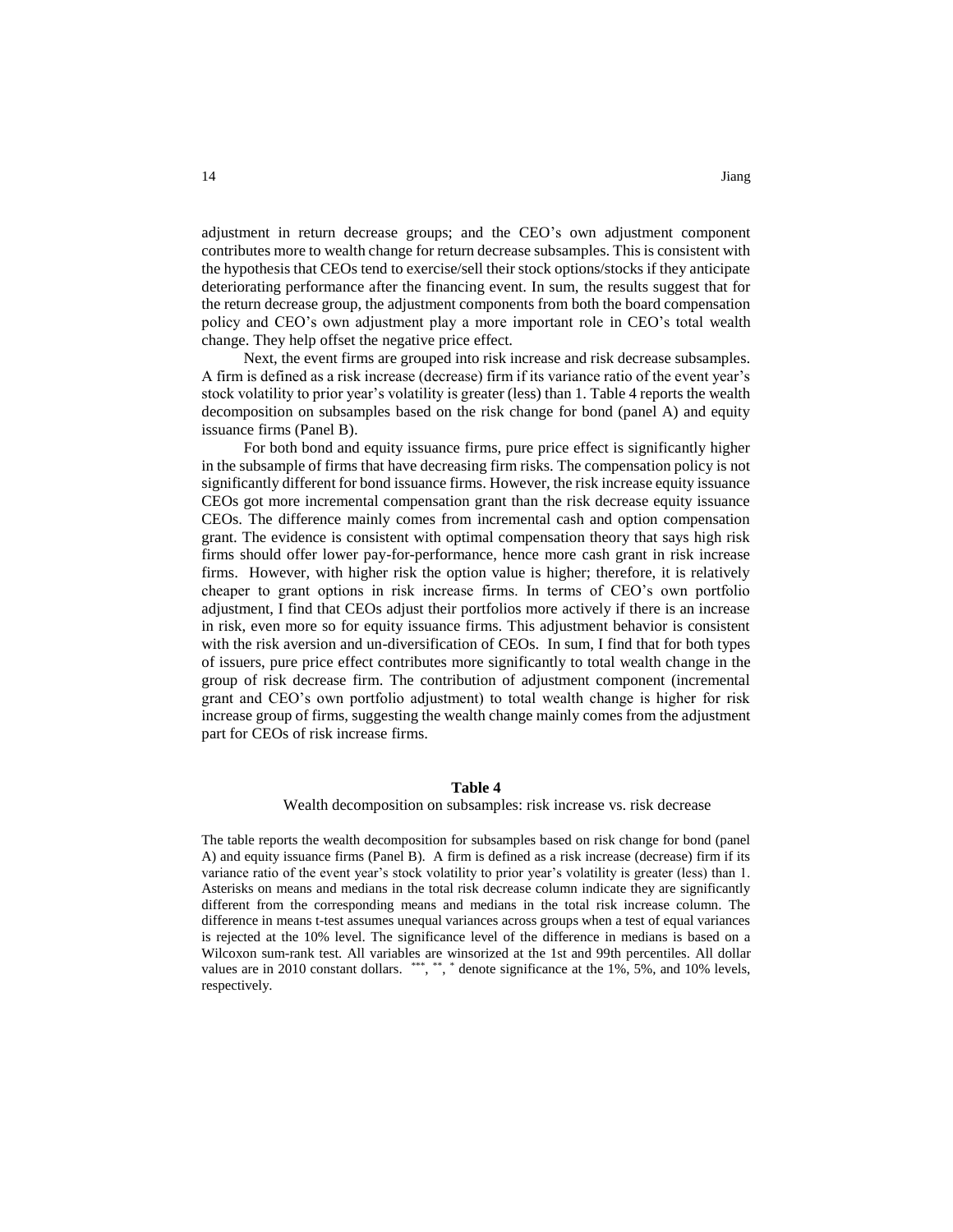|                                          | 1 anu 11<br>Bond issuance events |                                                                    |                       |                       |  |
|------------------------------------------|----------------------------------|--------------------------------------------------------------------|-----------------------|-----------------------|--|
|                                          |                                  | Total risk increase $(N = 456)$<br>Total risk decrease $(N = 516)$ |                       |                       |  |
|                                          | Mean                             | Median                                                             | Mean                  | Median                |  |
| A. Dollar value of wealth (\$thou)       |                                  |                                                                    |                       |                       |  |
| Pure price effect                        | 404                              | 127                                                                | $1,306***$            | $551***$              |  |
| From direct stocks                       | 110                              | 25                                                                 | $427*$                | $166^{**}$            |  |
| From stock options                       | 295                              | 101                                                                | 880**                 | 387**                 |  |
| Compensation grant                       | 4,140                            | 2,827                                                              | 3,821                 | 2,687                 |  |
| Standard grant                           | 2,899                            | 2,072                                                              | 2,715                 | 1,943                 |  |
| Incremental grant                        | 1.241                            | 755                                                                | 1.106                 | 744                   |  |
| Cash                                     | 139                              | 88                                                                 | 122                   | 67                    |  |
| Restricted stock                         | 35                               | $\Omega$                                                           | 28                    | $\theta$              |  |
| <b>Stock options</b>                     | 1,062                            | 668                                                                | 951                   | 645                   |  |
| CEO portfolio adj.                       | 849                              | 663                                                                | $38^{\ast\ast\ast}$   | $27***$               |  |
| Stock adj.                               | 188                              | 153                                                                | $15***$               | $9***$                |  |
| Option adj.                              | 662                              | 510                                                                | $23***$               | $18***$               |  |
| <b>Total wealth change</b>               | 5,393                            | 3,617                                                              | 5,165                 | 3,265                 |  |
| B. Percentage to total wealth change (%) |                                  |                                                                    |                       |                       |  |
| Pure price effect                        | 7.49                             | 3.51                                                               | $25.29***$            | $16.88**$             |  |
| From direct stocks                       | 2.04                             | 0.69                                                               | $8.27***$             | $5.08**$              |  |
| From stock options                       | 5.47                             | 2.79                                                               | $17.04*$              | $11.85***$            |  |
| Compensation grant                       | 76.77                            | 78.16                                                              | 73.98                 | 82.30                 |  |
| Standard grant                           | 53.75                            | 57.29                                                              | 52.57                 | 59.51                 |  |
| Incremental grant                        | 23.01                            | 20.87                                                              | 21.41                 | 22.79                 |  |
| Cash                                     | 2.58                             | 2.43                                                               | 2.36                  | 2.05                  |  |
| <b>Restricted stock</b>                  | 0.65                             | 0.00                                                               | 0.54                  | 0.00                  |  |
| <b>Stock options</b>                     | 19.69                            | 18.47                                                              | 18.41                 | 19.75                 |  |
| CEO portfolio adj.                       | 15.74                            | 18.33                                                              | $0.74^{\ast\ast\ast}$ | $0.83***$             |  |
| Stock adi.                               | 3.49                             | 4.23                                                               | $0.29***$             | $0.28^{\ast\ast\ast}$ |  |
| Option adj.                              | 12.28                            | 14.10                                                              | $0.45***$             | $0.55***$             |  |

| Panel A             |
|---------------------|
| Rond iccuspes avont |

# Panel B

| Equity issuance events             |         |                                                                    |          |                     |  |  |
|------------------------------------|---------|--------------------------------------------------------------------|----------|---------------------|--|--|
|                                    |         | Total risk increase $(N = 342)$<br>Total risk decrease $(N = 239)$ |          |                     |  |  |
|                                    | Mean    | Median                                                             | Mean     | Median              |  |  |
| A. Dollar value of wealth (\$thou) |         |                                                                    |          |                     |  |  |
| Pure price effect                  | $-2249$ | $-1076$                                                            | $-904$   | $-492$ <sup>*</sup> |  |  |
| From direct stocks                 | $-628$  | $-173$                                                             | $-234*$  | $-81*$              |  |  |
| From stock options                 | $-1815$ | $-905$                                                             | $-760**$ | $-411$ <sup>*</sup> |  |  |
| Compensation grant                 | 4149    | 2662                                                               | $3658*$  | 2440                |  |  |
| Standard grant                     | 1976    | 1269                                                               | 2083     | 1418                |  |  |
| Incremental grant                  | 2173    | 1393                                                               | $1575*$  | 1022                |  |  |
| Cash                               | 142     | 91                                                                 | $80*$    | $52*$               |  |  |
| Restricted stock                   | 154     | 0                                                                  | 181      | $\Omega$            |  |  |
| Stock options                      | 1877    | 1303                                                               | $1270*$  | $960*$              |  |  |
| CEO portfolio adj.                 | 1842    | 1288                                                               | $503***$ | $259***$            |  |  |
| Stock adj.                         | 414     | 219                                                                | $118*$   | $111*$              |  |  |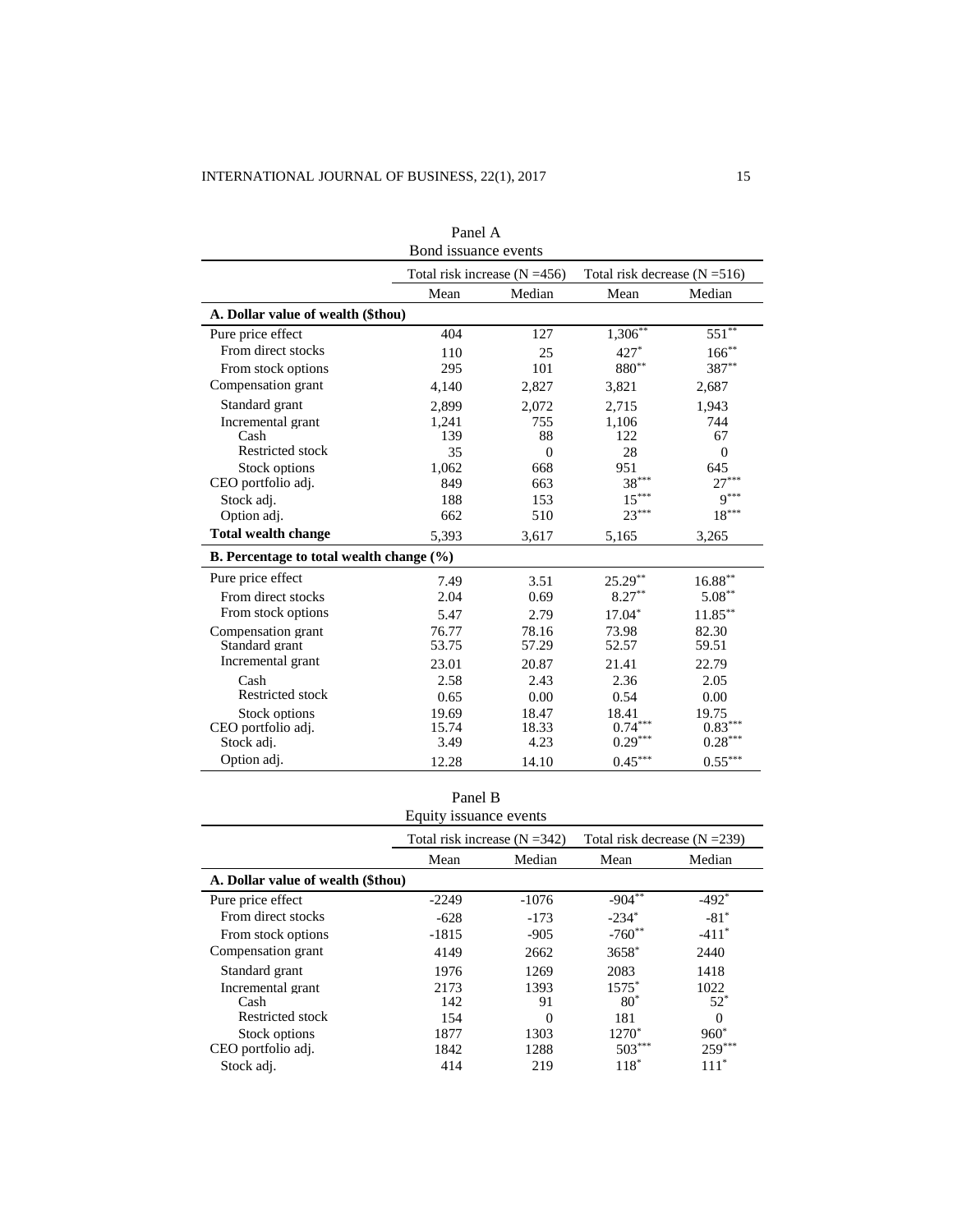| Option adj.                                  | 1420     | 1070     | 376***     | $146***$   |  |  |  |
|----------------------------------------------|----------|----------|------------|------------|--|--|--|
| <b>Total wealth change</b>                   | 3742     | 2874     | 3257       | 2207       |  |  |  |
| B. Percentage to total wealth change $(\% )$ |          |          |            |            |  |  |  |
| Pure price effect                            | $-60.10$ | $-37.44$ | $-27.76^*$ | $-22.29*$  |  |  |  |
| From direct stocks                           | $-16.78$ | $-6.02$  | $-7.18*$   | $-3.67*$   |  |  |  |
| From stock options                           | $-48.50$ | $-31.49$ | $-23.33*$  | $-18.62^*$ |  |  |  |
| Compensation grant                           | 110.88   | 92.62    | 112.31     | 110.56     |  |  |  |
| Standard grant                               | 52.81    | 44.15    | 63.95      | $64.25*$   |  |  |  |
| Incremental grant                            | 58.07    | 48.47    | 48.36      | 46.31      |  |  |  |
| Cash                                         | 3.79     | 3.17     | $2.44*$    | $2.35*$    |  |  |  |
| Restricted stock                             | 4.12     | 0.00     | 5.56       | 0.00       |  |  |  |
| Stock options                                | 50.16    | 45.34    | $38.99**$  | 43.50      |  |  |  |
| CEO portfolio adj.                           | 49.23    | 44.82    | $15.44***$ | $11.74***$ |  |  |  |
| Stock adj.                                   | 11.06    | 7.62     | $3.62***$  | $5.03*$    |  |  |  |
| Option adj.                                  | 37.95    | 37.23    | $11.54***$ | $6.62***$  |  |  |  |

## **C. Sensitivity of Wealth to Return and Risk**

The above analysis raises the question how sensitive each component of wealth change is to return and risk for issuance firms. In this section, I estimate the wealth sensitivities (see Guay (1999), Core and Guay (1999, 2002)) by examining the empirical relation between changes in a CEO's firm-specific wealth (and wealth components of interest) and changes in shareholder wealth or changes in stock volatility. The regressions are specified as:

$$
\Delta W_{it} = a_0 + a_1 \times R + a_2 \times \log(VR_{it}) + a_3 \times R \times \log(VR_{it}) + \tau_t + \lambda_i + e_{it} \tag{1}
$$

Table 5 reports the median regression results on bond issuance firms (Panel A) and equity issuance firms  $(Panel B)^7$ . The dependent variable is the change in  $CEO's$ firm-specific wealth in  $\$  thousands. Columns (1) – (4) correspond to the total wealth change, the pure price effect, the incremental compensation grant, and CEO's own portfolio adjustment as the dependent variable. Consistent with the literature, I measure returns to shareholder, denoted as R, in \$ millions. Dollar return equals a firm's event year stock return times the firm's beginning-of-year market value of equity. VR is the volatility ratio defined as the ratio of volatility of stock returns after the issuance to the volatility before the issuance.  $Log(VR)$  is the logarithm of VR.  $Log(VR)$  then measures the change of the volatility. The results are robust if I use a dummy variable which equals 1 if the volatility ratio is greater than 1 and 0 otherwise, or the empirical cumulative distribution function of variance as in Aggarwal and Samwick (1999). The parameters  $\tau_t$ and  $\lambda_i$  represent year and industry effects.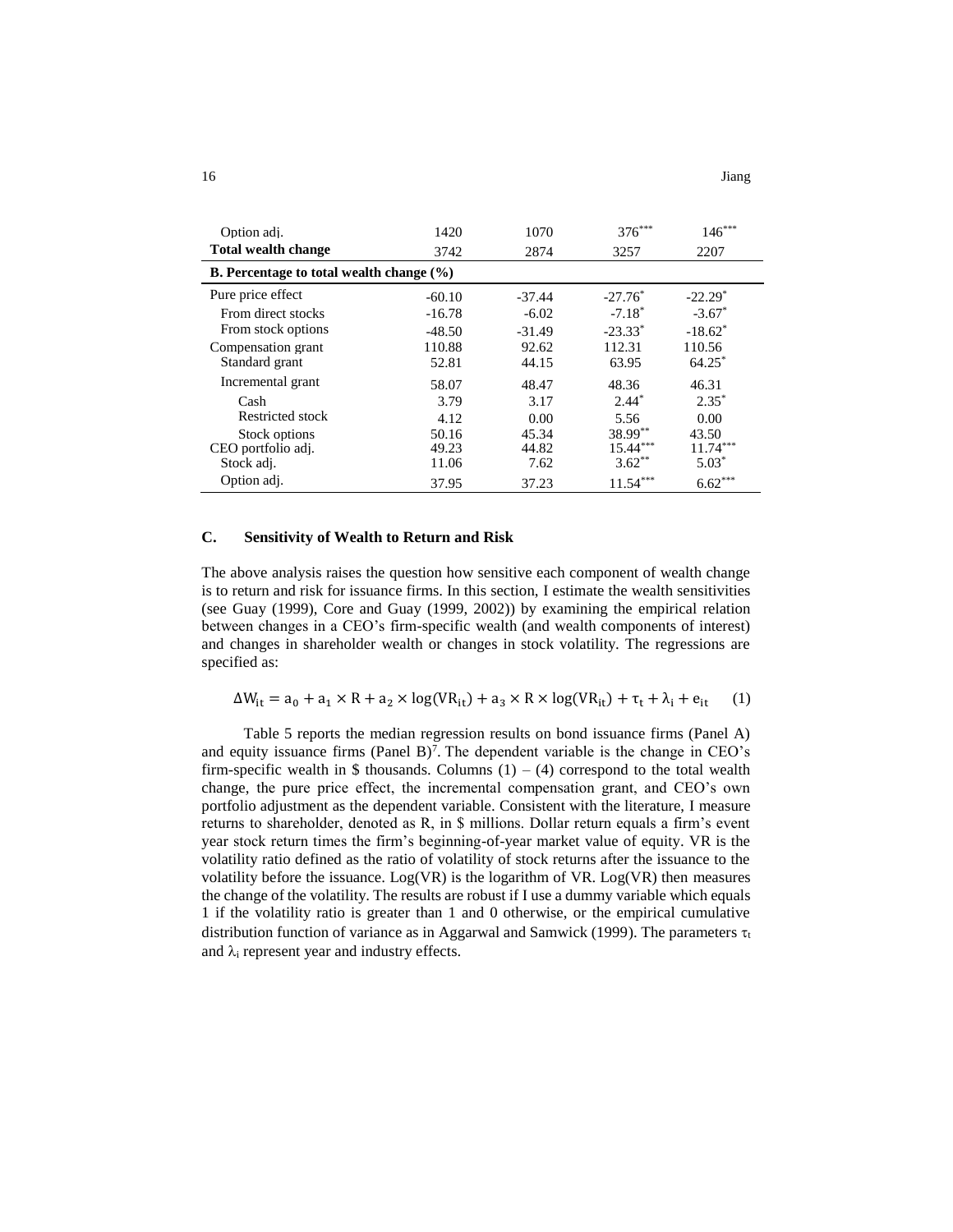#### **Table 5**

## Sensitivity of wealth to return and risk

The table reports the median regressions of CEO wealth change and different wealth components on stock return and risk. Panel A reports the results for equity issuance firms. Panel B reports the results for bond issuance firms. The dependent variables are CEO's total wealth change, pure price effect, incremental grant, and CEO's own portfolio adjustment in thousands of 2010 dollars. Return is dollar return (\$mil) which equals a firm's event year percentage stock return times the firm's beginning-of-year market value of equity. VR is the volatility ratio defined as the ratio of volatility of stock returns after the issuance to the volatility before the issuance. Log(VR) is the logarithm of the volatility ratio. All regressions include 2-digit SIC industry and year dummies (not reported). The t-statistics in parentheses are constructed using bootstrapped standard errors based on 100 replications. All variables are winsorized at the 1st and 99th percentiles. \*\*\*, \*\*, \* denote significance at the 1%, 5%, and 10% levels, respectively.

|                          | Dependent variables |              |             |                |
|--------------------------|---------------------|--------------|-------------|----------------|
|                          | (1)                 | (2)          | (3)         | (4)            |
|                          | Total wealth        | Price effect | Incremental | Own            |
| Independent variables    |                     |              | Grant       | portfolio adj. |
| Panel A. Equity issuance |                     |              |             |                |
|                          |                     |              |             |                |
| Return                   | 81.22***            | $50.62***$   | 1.17        | $-1.50^*$      |
|                          | (3.05)              | (3.51)       | (0.65)      | $(-1.69)$      |
| $Return \times Log(VR)$  | $-42.56$            | $-18.41$     | $-13.06$    | 44.61          |
|                          | $(-0.52)$           | $(-0.25)$    | $(-0.85)$   | (0.40)         |
| Log(VR)                  | 444.41              | 188.05       | $-216.66$   | 2654.45*       |
|                          | (0.19)              | (0.10)       | $(-0.24)$   | (1.77)         |
| Pseudo $\mathbb{R}^2$    | 0.16                | 0.15         | 0.11        | 0.13           |
| Panel B. Bond issuance   |                     |              |             |                |
|                          |                     |              |             |                |
| Return                   | $12.41***$          | $14.48***$   | 2.71        | $-1.27$        |
|                          | (4.53)              | (3.72)       | $(2.06)$ ** | $(-0.27)$      |
| $Return \times Log(VR)$  | $-1.56$             | $-4.01$      | $-10.28$    | $25.11***$     |
|                          | $(-0.02)$           | $(-0.11)$    | $(-0.69)$   | (2.04)         |
| Log(VR)                  | $-203.85$           | 606.55       | $-151.46$   | $-536.96$      |
|                          | $(-0.12)$           | (0.82)       | $(-0.19)$   | $(-0.69)$      |
| Pseudo $\mathbb{R}^2$    | 0.15                | 0.11         | 0.14        | 0.15           |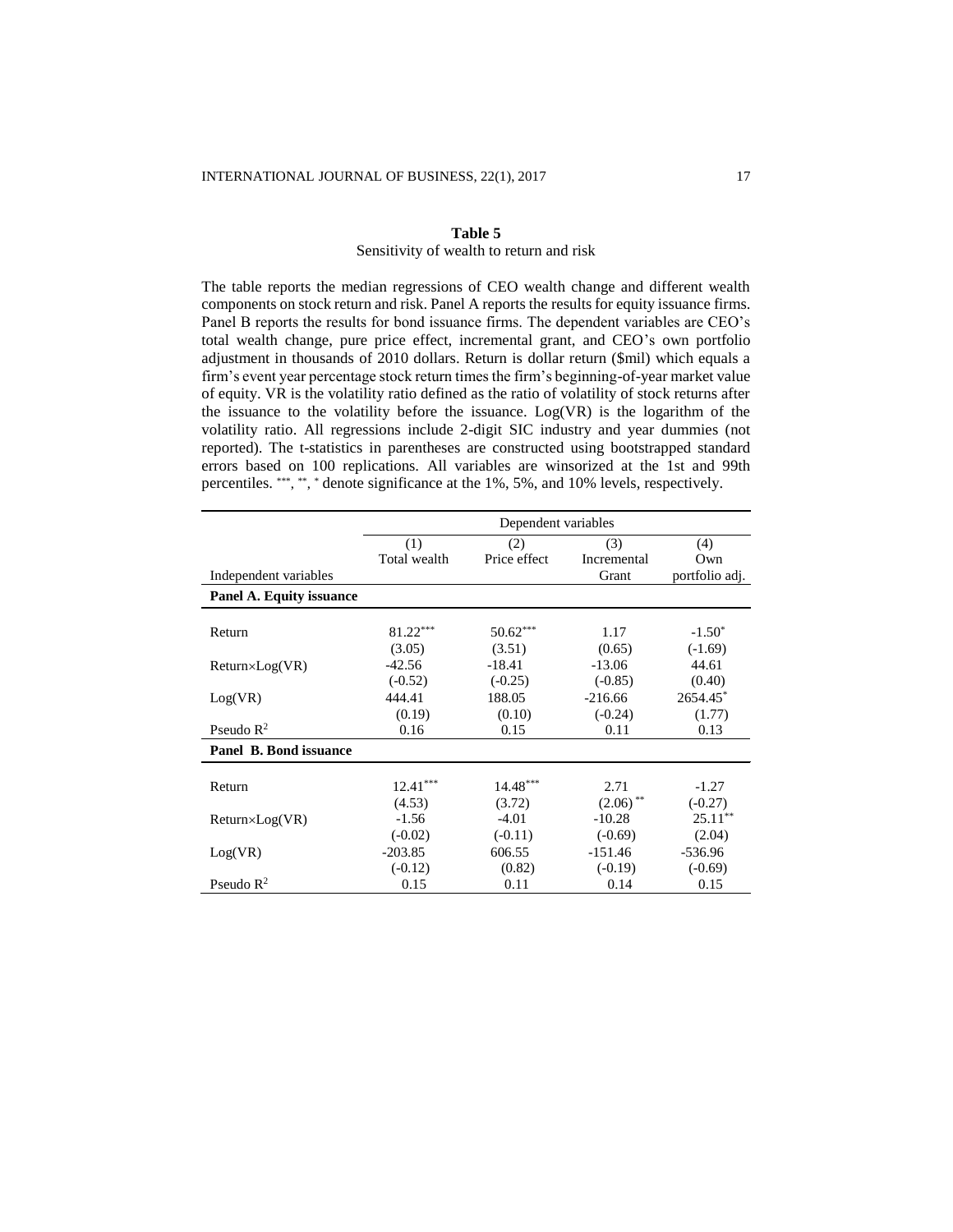The sensitivity of wealth to return is estimated by  $\partial \Delta W / \partial R = a_1 + a_3 \log(VR)$ ; and the sensitivity of wealth to risk is estimated by  $\partial \Delta W / \partial \log(VR) = a_2 + a_3 R$ . In the total wealth regression (column (1)), the sensitivity is the standard pay-for-performance sensitivity (PPS thereafter) in prior literature. Consistent with Aggarwal and Samwick (1999), the sensitivity of wealth to return reduces in risk increasing issuance firms, but the result is not significant. In addition, I document higher PPS for equity issuance firms than for bond issuance firms. The next question is, where is the higher PPS comes from?

The regressions of the wealth component show the pure price effect is positively significantly sensitive to shareholder returns, indicating the incentive alignment mainly comes from the un-adjusted portfolio holdings. In addition, this sensitivity is even higher in equity issuance firms. A larger (negative) price movement after equity issuance and a higher sensitivity suggest the portfolio wealth, if un-adjusted, would suffer a lot. The sensitivity of incremental compensation grants to return is only significant in bond issuance firms; and not significant at all for equity issuance firms. It suggests the shareholder-manager incentive alignment is severed by board compensation policy, which may account for the asymmetric pay sensitivity as documented in Harford and Li (2007). Interestingly, the portfolio adjustment is decreasing in returns, though not significant (bond firms) or only marginally significant (equity firms). This is consistent with the argument that CEOs of equity issuance firms sell/exercise in anticipation of negative returns or sell/exercise ex post to preserve wealth.

The total wealth change, pure price effect, and incremental grant do not show significant sensitivity to risk; and no difference is identified between two types of firms. I find portfolio adjustment is positively sensitive to risk change for equity issuance firms. This is consistent with the argument that if CEO anticipates risk increase, they exercise abnormal amount of stock options to diversify away the unsystematic risk associated with concentrating wealth in a single asset.

The documented sensitivities are economically meaningful. By specification, the wealth to return sensitivity is measured in dollars per thousand-dollar increase in the return to shareholders. The PPS coefficient in column (1) shows that for a firm with the same risk as the pre-event firm risk  $(Log(VR)=0)$ , CEO's total wealth increases \$81.22 for every \$1,000 increase in the market value of equity issuance firm, while it is only \$12.41 per \$1,000 increase for bond issuance firm CEOs. Of the \$81.22 wealth increase for equity issuance CEOs, \$51.63 comes from the un-adjusted portfolio holdings; only \$1.17 comes from incremental grant; and importantly, CEO's own portfolio adjustment tends to reduce the sensitivity by \$1.49. Therefore, board compensation grants and CEO's own portfolio adjustment insensitivities have weakened the shareholder-manager incentive alignment for both types of firms.

#### **V. FEEDBACK EFFECT**

The above results show how CEO wealth changes in response to a firm's public financing decision and the resources and natures of the change. In this section I explore the endogeneity of CEO incentive and financing by examining a reversed causality – the feedback effect of CEO wealth on policy choice. That is, I test on to what extent the anticipated wealth change would motivate CEO's ex ante financing choice. Specifically,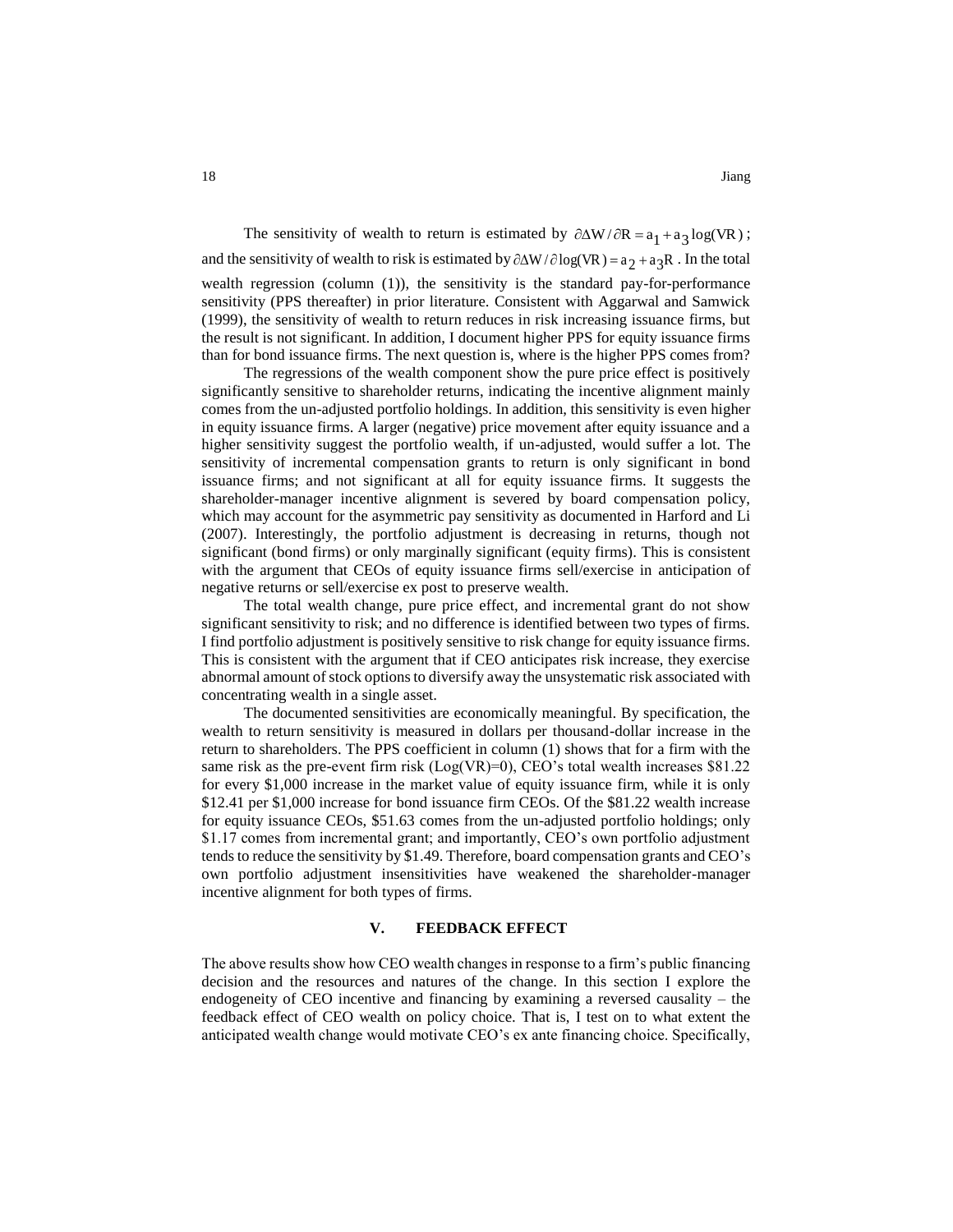I estimate the following Logit model to investigate the relationship between CEO incentives and the likelihood of firm's public financing choice:

$$
P = a_0 + a_1 \times (CEO wealth component) + a_2 \times controls + \tau_t + \lambda_i + e_{it} \tag{2}
$$

Table 6 reports the regression results. P is a dummy variable representing the likelihood of choosing bond issuance conditional on firms' choosing public financing (Panel A) and the unconditional likelihood of public financing choice (Panel B). To test the feedback effect, I use different components of CEO wealth as the independent variables, including pure price effect, standard compensation grant, incremental grant and CEO's own portfolio adjustment component. Pure price effect is further decomposed into stock price effect and option price effect; incremental compensation grant includes cash compensation, restricted stock and stock options; CEO's own portfolio adjustment contains stock selling, option exercise and dollar value generated from option exercise.

The choice of control variables follows standard capital structure theories. Literature has put forward the trade-off theory, pecking-order model, and market timing argument, etc. in explaining firm's financing choice. I expect firms with lower cost of debt (e.g. larger size, lower growth, better credit rating) are more likely to choose bond financing (trade-off theory). Whereas high profitable (ROA) firms with plenty internal cash flow and low dividend payout tend to use equity financing (pecking order theory). In addition, firms are more likely to choose equity financing when their equity is overvalued (high market-to-book) with respect to manager's private information (overvaluation/market timing hypothesis).

The coefficients on the control variables generally have signs in line with accepted theories. Therefore, I focus the analysis on the wealth variables. Controlling for firm characteristics, managerial incentives play an important role in firm's public financing choice. Different wealth components generate different motivations, a detailed decomposition is therefore important for us to understand the interaction of incentive and capital structure. I hence use specification (4) to illustrate my findings. The possible effect of price movement on unadjusted option holdings increases the likelihood of bond issuance. This is consistent with the post-issuance performance of bond and stock issuances. Standard compensation grants, which does not represent any change of compensation policy, is silent on the financing choice. The loading on incremental option grant, however, is significant negative, suggesting an anticipated more (abnormal) option grant, which may offset any negative price effect, tends to increase the probability of issuing equity. Moreover, the option exercise component, which adjusts CEO's open option positions, increases the likelihood of equity issuance. Though beyond the scope of this paper, it is interesting to note that all the effects come from the option variables. The evidence suggests that stock options are more sensitive to price movement and are more subject to board and CEO's own adjustments. The difference between direct stock and option holdings/grant merits further investigation.

To strengthen the analysis, I further run the unconditional logistic regressions of public financing versus non-public financing. The results show if CEO anticipates lower price effect (this is more related to the equity issuance firms), and higher adjustment from both the board and CEO themselves, he would be more likely to seek public financing. Again, all the effects come from the option-related variables.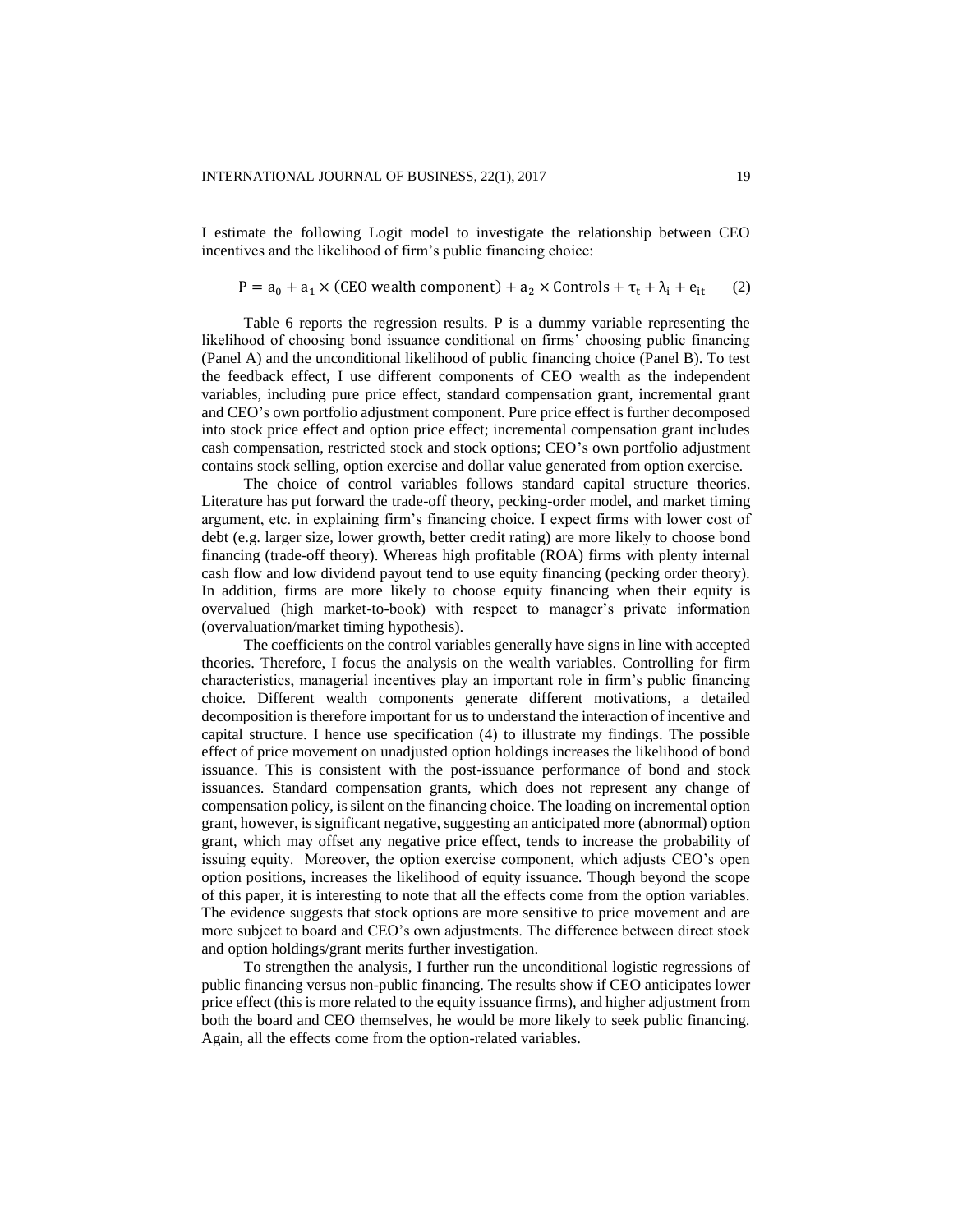## **Table 6** Feedback effect

The table reports the logit regressions of the likelihood of firms' public financing choice on ex post wealth change. Panel A reports the likelihood of choosing bond issuance conditional on firms' choosing public financing. Panel B reports the unconditional likelihood of public financing choice. All variables are winsorized at the 1<sup>st</sup> and 99<sup>th</sup> percentiles. All dollar values are in 2010 constant dollars. All regressions include 2-digit SIC industry and year dummies (not reported). The heteroscedasticity-robust z-statistics are reported in parentheses under the estimates. \*\*\*, \*\*, \* indicate significance at the 1%, 5%, and 10% level, respectively.

| Panel A<br>Likelihood of bond issuance |                         |                                                 |                         |                          |  |
|----------------------------------------|-------------------------|-------------------------------------------------|-------------------------|--------------------------|--|
| Independent                            |                         | Dependent variable: likelihood of bond issuance |                         |                          |  |
| variables                              | (1)                     | (2)                                             | (3)                     | (4)                      |  |
| Pure price effect                      | $0.027*$                | $0.026*$                                        |                         |                          |  |
|                                        | (1.69)                  | (1.66)                                          |                         |                          |  |
| From direct stocks                     |                         |                                                 | $-0.011$                | $-0.012$                 |  |
|                                        |                         |                                                 | $(-0.61)$<br>$0.098**$  | $(-0.65)$<br>$0.103***$  |  |
| From stock options                     |                         |                                                 | (2.32)                  | (2.43)                   |  |
| Compensation grant                     | 0.015                   |                                                 |                         |                          |  |
|                                        | (0.21)                  |                                                 |                         |                          |  |
| Standard grant                         |                         | 0.238                                           | 0.244                   | 0.189                    |  |
|                                        |                         | (1.37)                                          | (1.35)                  | (0.98)                   |  |
| Incremental grant                      |                         | $-0.512***$                                     | $-0.460***$             |                          |  |
|                                        |                         | $(-4.89)$                                       | $(-4.17)$               |                          |  |
| Cash                                   |                         |                                                 |                         | $-0.047$                 |  |
|                                        |                         |                                                 |                         | $(-0.13)$                |  |
| <b>Restricted stock</b>                |                         |                                                 |                         | $-0.268$                 |  |
|                                        |                         |                                                 |                         | $(-0.86)$                |  |
| Stock options                          |                         |                                                 |                         | $-0.585***$<br>$(-4.21)$ |  |
| CEO portfolio adj.                     | $-0.023*$               | $-0.023*$                                       |                         |                          |  |
|                                        | $(-1.72)$               | $(-1.76)$                                       |                         |                          |  |
| Stock adj.                             |                         |                                                 | $-0.005$                | 0.007                    |  |
|                                        |                         |                                                 | $(-0.31)$               | $(-0.44)$                |  |
| Option adj.                            |                         |                                                 | $-0.156***$             | $-0.141**$               |  |
|                                        |                         |                                                 | $(-2.80)$               | $(-2.42)$                |  |
| <b>Total Assets</b>                    | $0.425***$              | $0.417***$                                      | $0.430***$              | $0.422***$               |  |
|                                        | (6.32)                  | (6.01)                                          | (6.14)                  | (5.98)                   |  |
| Credit ratings                         | $-0.116***$             | $-0.116***$                                     | $-0.112***$             | $-0.116***$              |  |
| <b>ROA</b>                             | $(-3.36)$<br>$6.416***$ | $(-3.36)$<br>$6.280***$                         | $(-3.24)$<br>$6.152***$ | $(-3.35)$<br>$6.251***$  |  |
|                                        | (2.90)                  | (2.81)                                          | (2.75)                  |                          |  |
| Free cash flow                         | $-3.284$                | $-3.307$                                        | $-3.136$                | (2.79)<br>$-3.327$       |  |
|                                        | $(-1.34)$               | $(-1.35)$                                       | $(-1.27)$               | $(-1.35)$                |  |
| Dividend payout                        | 0.133                   | 0.133                                           | 0.117                   | 0.097                    |  |
|                                        | (0.98)                  | (0.97)                                          | (0.85)                  | (0.71)                   |  |
| Market-to-book                         | $-0.076***$             | $-0.076***$                                     | $-0.065***$             | $-0.063**$               |  |
|                                        | $(-2.88)$               | $(-2.85)$                                       | $(-2.42)$               | $(-2.33)$                |  |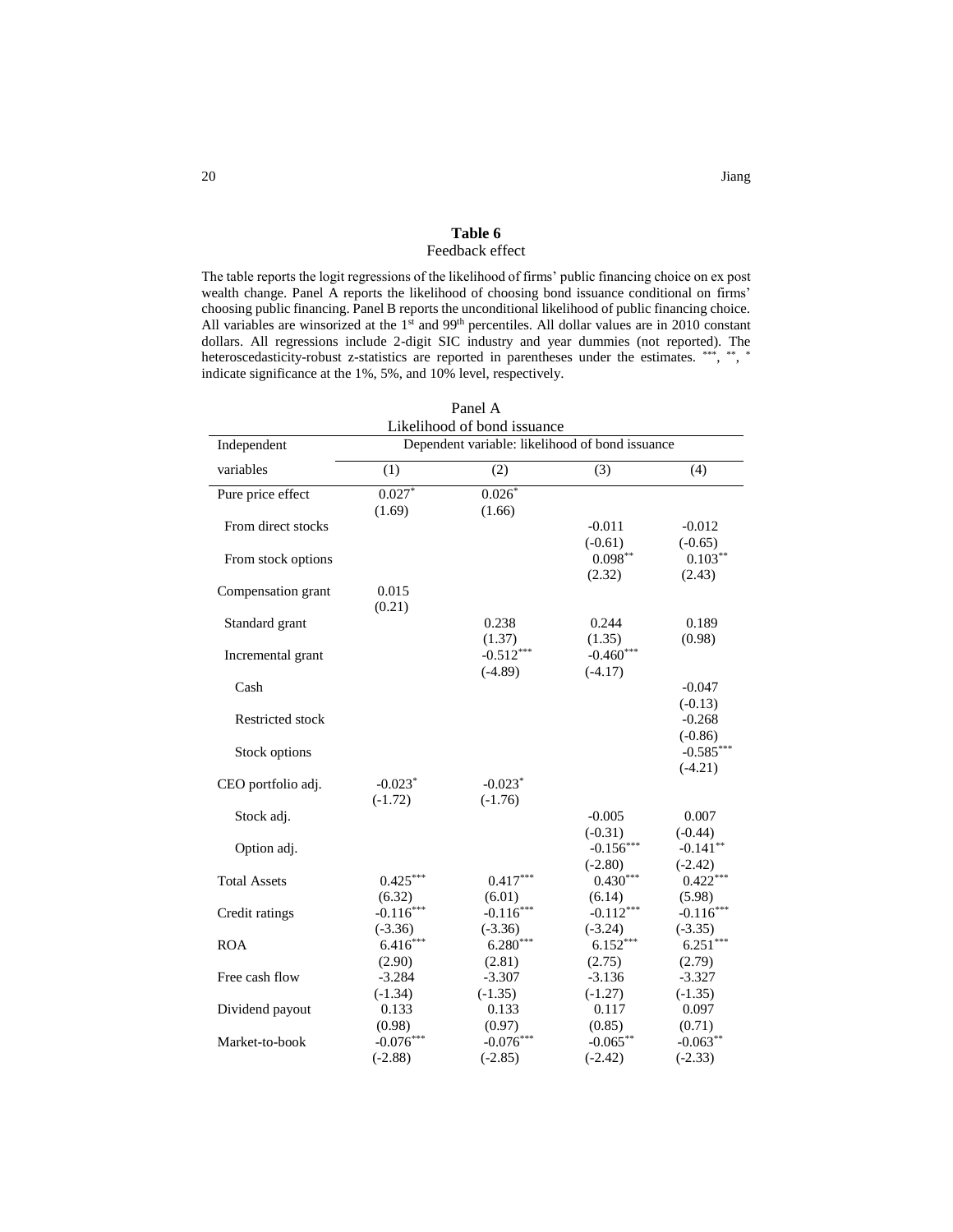## INTERNATIONAL JOURNAL OF BUSINESS, 22(1), 2017 21

| Leverage              | 0.696  | 0.712  | 0.990  | 0.956  |
|-----------------------|--------|--------|--------|--------|
|                       | (0.89) | (0.91) | (1.25) | (1.21) |
| Pseudo $\mathbb{R}^2$ | 0.12   | 0.12   | 0.13   | 0.13   |

| Panel B                               |                                                           |                 |                          |                          |  |  |  |
|---------------------------------------|-----------------------------------------------------------|-----------------|--------------------------|--------------------------|--|--|--|
| Likelihood of public financing choice |                                                           |                 |                          |                          |  |  |  |
| Independent variables                 | Dependent variable: likelihood of public financing choice |                 |                          |                          |  |  |  |
|                                       | (1)                                                       | (2)             | (3)                      | (4)                      |  |  |  |
| Pure price effect                     | $-0.021*$                                                 | $-0.030**$      |                          |                          |  |  |  |
|                                       | $(-1.71)$                                                 | $(-1.99)$       |                          |                          |  |  |  |
| From direct stocks                    |                                                           |                 | $-0.037$                 | $-0.046*$                |  |  |  |
|                                       |                                                           |                 | $(-1.56)$<br>$-0.243***$ | $(-1.76)$<br>$-0.212***$ |  |  |  |
| From stock options                    |                                                           |                 | $(-4.09)$                | $(-3.47)$                |  |  |  |
| Compensation grant                    | $0.790*$                                                  |                 |                          |                          |  |  |  |
|                                       | (1.79)                                                    |                 |                          |                          |  |  |  |
| Standard grant                        |                                                           | 0.164           | 0.025                    | 0.064                    |  |  |  |
|                                       |                                                           | (1.09)          | (0.16)                   | (0.40)                   |  |  |  |
| Incremental grant                     |                                                           | $1.412***$      | $1.430***$               |                          |  |  |  |
|                                       |                                                           | (8.87)          | (8.42)                   |                          |  |  |  |
| Cash                                  |                                                           |                 |                          | $-0.380$                 |  |  |  |
|                                       |                                                           |                 |                          | $(-1.02)$                |  |  |  |
| Restricted stock                      |                                                           |                 |                          | $-0.506$                 |  |  |  |
|                                       |                                                           |                 |                          | $(-1.41)$                |  |  |  |
| Stock options                         |                                                           |                 |                          | $4.640***$               |  |  |  |
|                                       |                                                           |                 |                          | (11.75)                  |  |  |  |
| CEO portfolio adj.                    | $0.027*$                                                  | $0.023*$        |                          |                          |  |  |  |
|                                       | (1.96)                                                    | (1.66)          |                          |                          |  |  |  |
| Stock adj.                            |                                                           |                 | $-0.014$                 | $-0.007$                 |  |  |  |
|                                       |                                                           |                 | $(-0.95)$                | $(-0.41)$                |  |  |  |
| Option adj.                           |                                                           |                 | $0.437***$               | $0.452**$                |  |  |  |
|                                       |                                                           |                 | (5.67)                   | (5.46)                   |  |  |  |
| <b>Total Assets</b>                   | $0.330***$                                                | $0.380***$      | $0.348***$<br>(6.34)     | $0.333***$               |  |  |  |
| Credit ratings                        | (6.41)<br>0.025                                           | (7.04)<br>0.031 | 0.035                    | (5.80)<br>0.056          |  |  |  |
|                                       | (1.08)                                                    | (1.34)          | (1.48)                   | (1.26)                   |  |  |  |
| <b>ROA</b>                            | $-2.454***$                                               | $-2.185*$       | $-2.283**$               | $-3.220***$              |  |  |  |
|                                       | $(-2.24)$                                                 | $(-1.96)$       | $(-2.02)$                | $(-2.68)$                |  |  |  |
| Free cash flow                        | $5.024***$                                                | $5.104***$      | 4.779***                 | 5.991***                 |  |  |  |
|                                       | (4.06)                                                    | (4.04)          | (3.75)                   | (4.35)                   |  |  |  |
| Dividend payout                       | $0.290***$                                                | $0.292***$      | $0.352***$               | $0.410***$               |  |  |  |
|                                       | (2.78)                                                    | (2.76)          | (3.25)                   | (3.63)                   |  |  |  |
| Market-to-book                        | $0.039**$                                                 | $0.037*$        | 0.017                    | 0.009                    |  |  |  |
|                                       | (2.06)                                                    | (1.94)          | (0.87)                   | (0.43)                   |  |  |  |
| Leverage                              | 0.788                                                     | 0.758           | 0.328                    | 0.316                    |  |  |  |
|                                       | (1.55)                                                    | (1.47)          | (0.63)                   | (0.58)                   |  |  |  |
| Pseudo $R^2$                          | 0.13                                                      | 0.15            | 0.18                     | 0.24                     |  |  |  |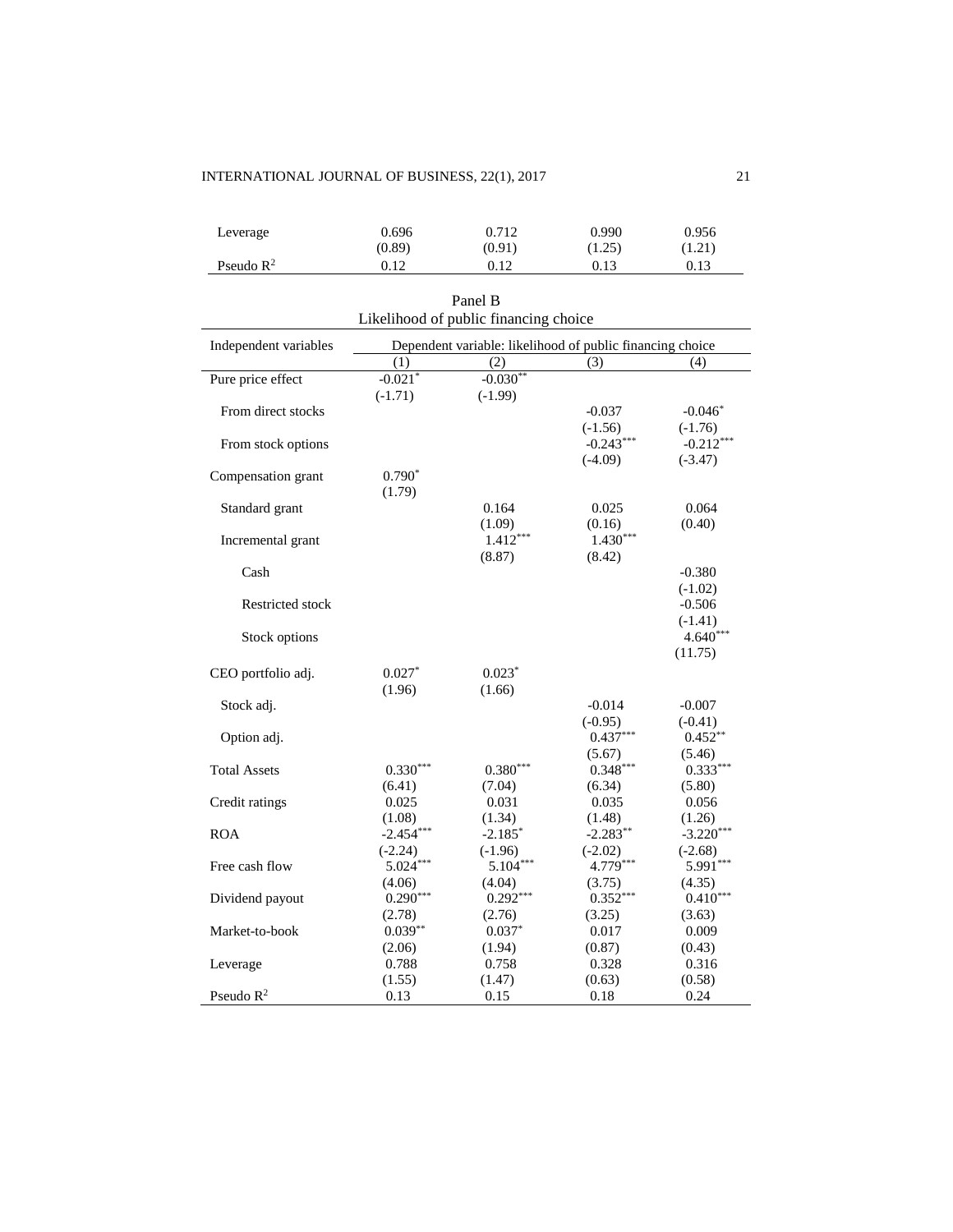## **VI. CONCLUSION**

I decompose CEO wealth changes into three components: pure price effect, board compensation effect, and CEO's own portfolio adjustment effect. I find that the components of CEO wealth change, from both board compensation policy and CEO's own portfolio adjustment, contribute more to the issuance firm CEO's wealth change than to the non-issuance firm CEO's. For equity issuance firm CEOs, the pure price effect is negative given a negative stock market reaction to SEOs. However, a larger incremental compensation grants and CEO's stock/option selling/exercising help offset the negative effect. Moreover, though the pay-for-performance sensitivity is high for equity issuance CEOs, the board adjustment is not sensitive to shareholder returns, which weakens the executive-shareholder alignment. CEO's own adjustment is even negatively related to stock returns – I show CEOs adjust their portfolio according to their return/risk target.

I document that the anticipated wealth changes essentially constitute incentives or decentives for a firm's public financing choice. Specifically, anticipated wealth gain (to offset negative price effect on existing portfolio holdings) increases the likelihood of public financing, especially equity issuance. I address the endogeneity of incentives and capital structure in that I document a wealth change around a financing event and analyze a feedback effect of the wealth change on financing decision. These findings have an important implication for policy makers and shareholders: it calls for policy maker's attention to the issue of shareholder-manager incentive alignment around corporate major financing decisions. Moreover, this decomposition methodology can be applied to effectively analyze CEO incentives and firm's other major policy decisions, such as investment, restructuring, CEO turnover or payout.

#### **ENDNOTES**

- 1. I acknowledge that insider trading (due to CEO's portfolio adjustment) can affect stock price to some extent. However, I ignore this influence from the derivation. I also argue that CEO will adjust his trading behavior to avoid triggering a large stock market reaction.
- 2. As firms usually grant at-the-money options, the grant value is based on at-themoney option value. The Black-Sholes equation for at-the-money option value is

 $C = SN(\frac{(1+\sigma^2/2)^2}{\sigma\sqrt{T}}) - Xe^{-1}N(\frac{(1+\sigma^2/2)^2}{\sigma\sqrt{T}})$  $rT_{\rm M}$   $(r - \sigma^2 / 2)T$ T  $(r+\sigma^2/2)T$ ,  $\mathbf{v} = rT\mathbf{v}$   $(r-\sigma^2)$ σ  $-rT_{\rm N}r/(r-\sigma)$ σ  $=\text{SN}(\frac{(\text{r}+\sigma^2/2)T}{\sqrt{2}}) - \text{X}e^{-rT}\text{N}(\frac{(\text{r}-\sigma^2/2)T}{\sqrt{2}})$ , where S is the current market price, X is

the strike price. S=X when options are granted at-the-money. r is risk free rate. T is time to maturity. σ is the standard deviation of the stock return.  $N(\frac{(1+o^{2}/2)^{2}}{\sigma\sqrt{T}})-e^{-1}N(\frac{(1+o^{2}/2)^{2}}{\sigma\sqrt{T}})>0$  $rT_{\rm MZ}$   $(r - \sigma^2 / 2)T$ T  $(r + \sigma^2 / 2)T$ S  $\frac{C}{S} = N(\frac{(r+\sigma^2/2)T}{\sigma\sqrt{T}}) - e^{-rT}N(\frac{(r-\sigma^2/2)T}{\sigma\sqrt{T}}) >$  $-rT_{\rm N}r/(r-\sigma)$ ᡴ  $+\sigma$ д  $\frac{\partial C}{\partial s} = N\left(\frac{(r+\sigma^2/2)^2}{\sigma}\right) - e^{-rT}N\left(\frac{(r-\sigma^2/2)^2}{\sigma}\right) > 0$ , suggesting a positive relationship

between at-the-money Black-Scholes option value and stock price/strike price.

3. The sum of component effects ΔW matches the value of total wealth change in literature (as in Aggarwal and Samwick (1999) and Ortiz-Molina (2004), etc.). The wealth decomposition allows us to analyze the gains and losses of CEOs around a corporate event, while the total wealth change in literature simply adds up the relevant CEO wealth changes as reported in the Proxy (including the compensation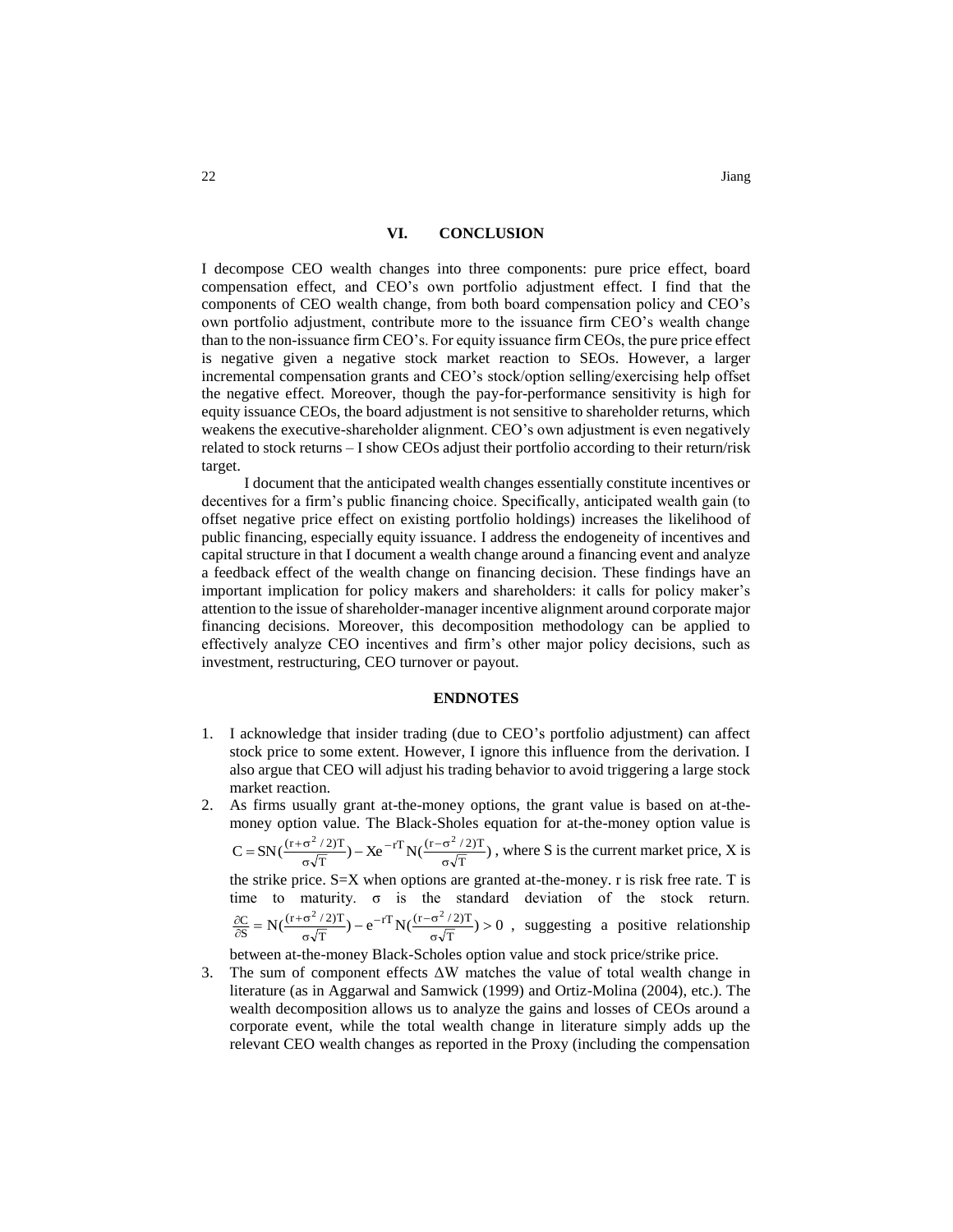grant, change in the total value of stock and option holdings and dollar value of option exercise).

- 4. A shelf SEO is defined as an SEO whose issue date is at least 60 days after the filing date. Following Altinkilic and Hansen (2003) and Huang and Zhang (2011), I exclude shelf registered offers.
- 5. Industry is defined based on two-digit SIC code.
- 6. Note because of the winsorization of variables (the percentage values are also winsorized at the  $1<sup>st</sup>$  and 99<sup>th</sup> percentiles), the weights may not sum up to 1.
- 7. The right skewness and large outliers of CEO's firm related wealth change motivate the use of median regressions. Results are robust to industry and year fixed effects regressions.
- 8. For the empirical analysis that follows, I transform the S&P ratings into conventional numerical scores. In particular, AAA takes on the value 1 and D takes on the value 22. Thus, a higher numerical score corresponds to a lower credit rating or higher credit risk. The entire spectrum of ratings is as follows.  $AAA=1$ ,  $AA+=2$ ,  $AA=3$ , AA−=4, A+=5, A=6, A−=7, BBB+=8, BBB=9, BBB−=10, BB+=11, BB=12, BB−=13, B+=14, B=15, B−=16, CCC+=17, CCC=18, CCC−=19, CC=20, C=21,  $D=22$ .

## **APPENDIX**

## CEO wealth decomposition

| Variables                            | Definition                                                                                                                               |
|--------------------------------------|------------------------------------------------------------------------------------------------------------------------------------------|
| Pure price effect                    | Pure price movement on CEO's unadjusted portfolio<br>holdings                                                                            |
| From direct stocks                   | The effect of pure stock price movement on unadjusted stock                                                                              |
| From stock options                   | holdings<br>The effect of pure stock price movement on unadjusted<br>option holdings                                                     |
| Compensation grant<br>Standard grant | Total board compensation=standard grant+incremental grant<br>Prior year's grant level=cash+restricted stocks+options+all<br>other grants |
| Incremental grant<br>Cash            | Difference between current and prior year's grant level<br>Difference between current and prior year's cash grant level                  |
| Restricted stock                     | Difference between current and prior year's restricted stock<br>grant level                                                              |
| Stock options                        | Difference between current and prior year's options grant<br>level                                                                       |
| CEO's own portfolio<br>adj.          | CEO adjust his portfolio in response to market condition and<br>board policy change                                                      |
| Stock adj.                           | Selling shares reduce the possible value loss of pure price<br>effect                                                                    |
| Option adj.                          | The sum of option exercise and cash income from option<br>exercise                                                                       |
| Total wealth change                  | The sum of pure price effect, compensation grant, and CEO's<br>own portfolio adj.                                                        |

A: Definition of CEO wealth component